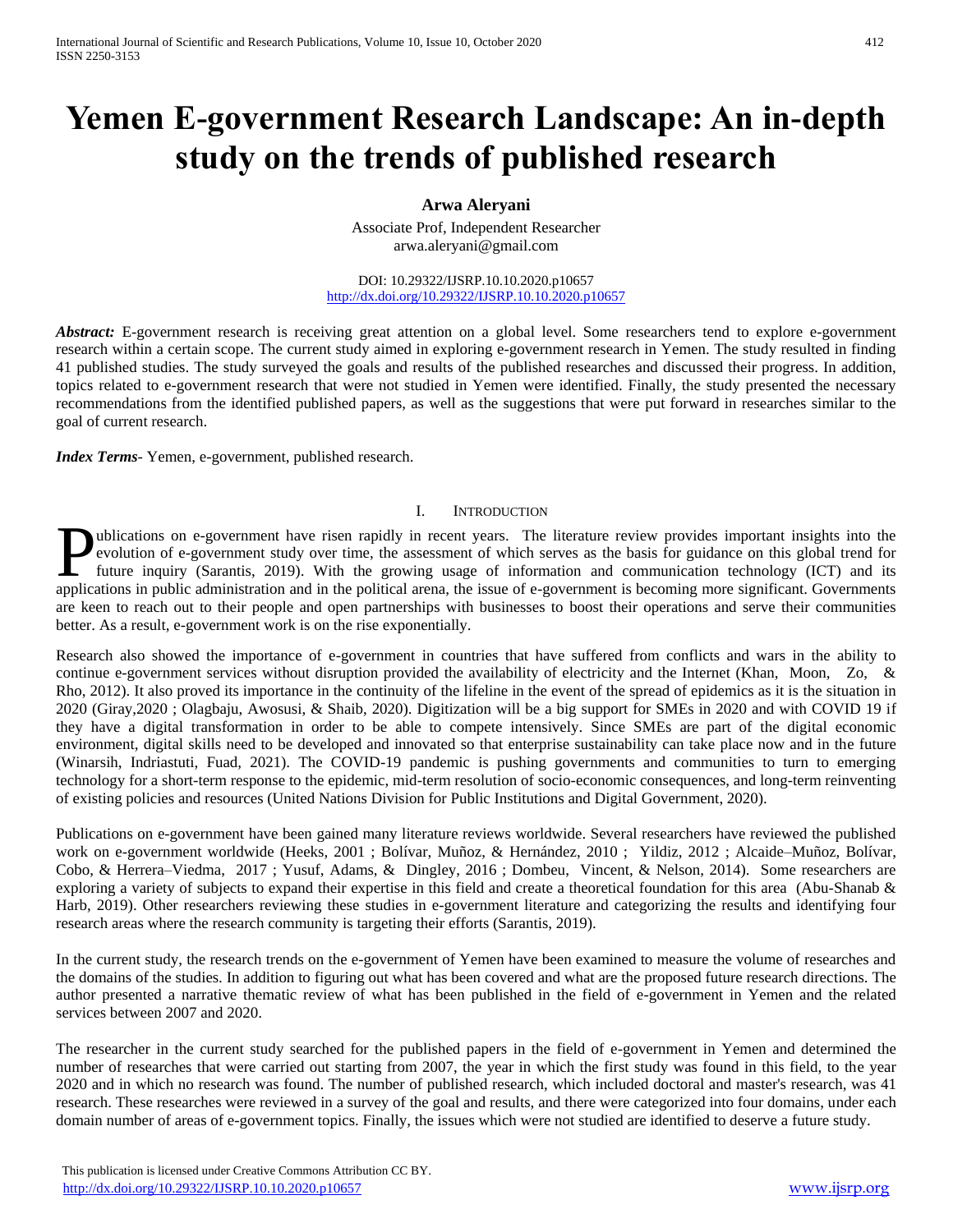By realizing the importance of e-government research in Yemen, the motivation for the current research was to explore e-government research in Yemen to know what has been accomplished and what has not been studied. This research can be a guideline that will enable researchers to explore the full landscape of e-government research in Yemen and move forward to add more to the egovernment research in Yemen.

The research is organized into five sections. The first section is the literature review, following that, section two, which is the research methodology that will clarify the research mechanism that was carried out in this research and how the main areas of e-government research were identified. The third section is the result and discussion where the results will be presented and discussed, the fourth section is the conclusion. The final section is the recommendations.

#### II. LITERATURE REVIEW

## *A. E-government*

E-government (short for electronic government) is the use of modern communications devices, such as computers and the internet, to provide public services in a country to citizens and other people. E-government provides new possibilities for easy citizen access to government and the delivery of services to people directly by the government. The term consists of the digital interactions between a citizen and their government (C2G), between governments and other government agencies (G2G), between government and citizens (G2C), between government and employees (G2E), and between government and businesses/commerce (G2B) (Jeong, 2007). Egovernance involves the use of information and communication technologies (ICTs) to transact the business of government. At the level of service, e-governance promises a full service available 24 hours a day and seven days a week (Prasad, & Swain, 2009).

#### **e-government in Yemen**

The first attempt to build e-government in Yemen was announced in 2003 and its website was launched in the same year. However, the project was derailed in the absence of a change-inducing environment (ESCWA, 2007). Moreover, most of the available information systems lack technical compatibility and updated information (NIC, 2005 ; Alrewi 2007). The following e-government project was established in September 2008. The main aim in its first stage was to design the electronic information content of all the government organizations, taking into account daily updating. In this stage, the citizen would benefit from the e-government website in two different ways; the first way gets up-to-date information, the second way, enquires via e-mails (Aleryani, 2010). In 2014, the Yemen government decided to revive the E-government by 2014–2015; but many challenges stand on the way from achieving this goal (Al-Aghbari, Abu-ulbeh, Ibrahim, & Saeed, 2015). The recent research indicated that the Yemen E-government still in stage one (Catalog), Thus, e-government in Yemen needs to move to the next stage which is the transactions. Yemen still needs hard and fruitful work to reach the success that all its citizens can be touched (Atef, & Al Mutawkkil, 2019).

#### **Domains of e-government Research**

e-government research is a multidimensional subject that further covers many domains. Many studies (Heeks, 2001 ; Yildiz, 2012 ; Bolívar, M.P., Muñoz, & Hernández, 2010) pointed to the variety of the e-government research field. In general, e-government research is characterized as activities that assist and promote government initiatives in setting strategic tasks for the use of ITC. Many studies have employed approaches to empirical mapping to examine the thematic evolution of e-government science. Alcaide–Muñoz, Bolívar, M.P., Cobo, & Herrera–Viedma, (2017) combined several bibliometric tools to analyze the dynamics of research over 16 years to discover the most noticeable and high impact topics.

Six directions for e-government research were identified in an early study by Scholl (2007) as follows: government services, government operations, citizen engagement, public policy, technology utilization, and information use.

Yusuf, Adams, & Dingley, (2016) mentioned that the e-government research's themes are interrelated to each other and the multidisciplinary field. They identified themes and trends of e-government research based on selected conferences show the top ten keywords in ICEG papers from 2007 to 2010. They identified them as follows: (1) E-Democracy, (2) E-Governance, (3) E-Commerce, (4) E-Participation, (5) Governance, (6) E-Government implementation, (7) Public Sector, (8) E-Voting, (9) Public Policy, (10) Transparency.

Abu-Shanab & Harb (2019) reviewed the 2018 articles and revealed the dominant directions of current and future research. The study used frequency and clustering analytical techniques to classify the cluster of research topics seen in the period 2013 to 2016 as follows: social media, adoption, smart cities, engagement, open government, governance, website design, public administration, commerce.

Another latest study by Sarantis (2019), the author categorized e-government research's themes into three domains and twenty subdomains as follow:

**Government**: eGovernment Strategy-Policy, Organisation Role, eGovernment Framework, eGovernment Assessment, eGovernment Legal Framework, eGovernment Research Models.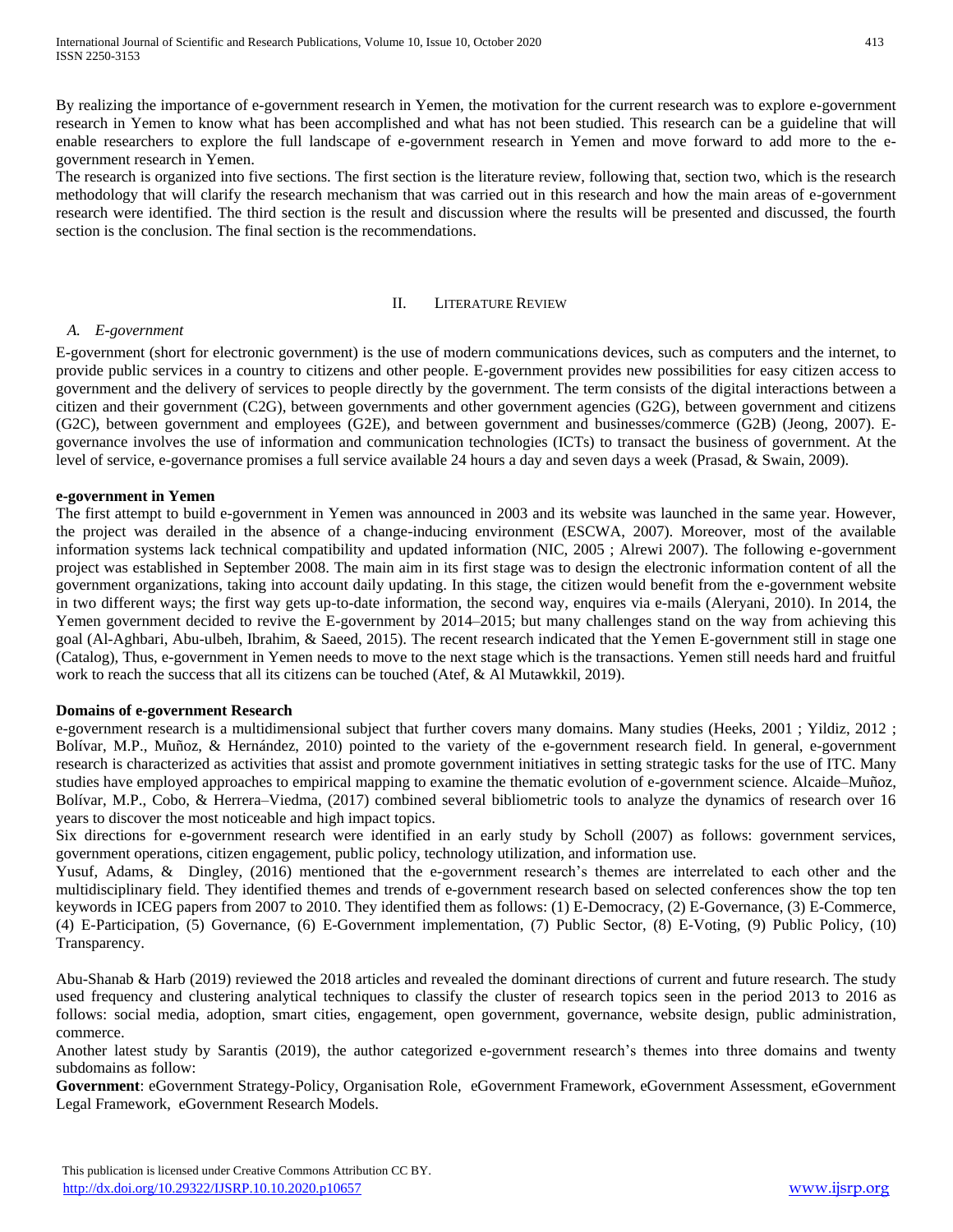International Journal of Scientific and Research Publications, Volume 10, Issue 10, October 2020 414 ISSN 2250-3153

**Technology**: Electronic Services, Back Office Infrastructure, Data, Social Media, Applications, Trust and Security, Channels, Interoperability

**User**: Stakeholder Interaction, User Participation, User Needs, User Role, Digital Inclusion, Impact.

The issue addressed in Dombeu, Vincent, & Nelson, (2014) study included: challenges and opportunities of e-government.

- The proposal of e-government strategies.
- e-government implementation.
- government websites.
- Models and frameworks for implementing e-government.
- The state of e-government, implication of e-government on public policy.
- Citizen roles and participation in e-government.
- The accessibility of e-government, services.
- Analysis of e-government readiness.
- The usage of ICTs in e-government implementation.

#### III. RESEARCH METHODOLOGY

Al-Aghbari, Abu-ulbeh, Ibrahim, & Saeed (2015) aimed to choose related articles that studied the challenges, barriers, and issues in the context of e-government in Yemen. They reviewed e-government studies in Yemen by using a relevant set of keywords and phrases, such as electronic government, E-government, online services, information technology.

The search methods for e-government research in Yemen have been addressed to develop the best fit method for this research. Atef, & Al Mutawkkil, (2019) aimed to study the maturity of the e-government in Yemen. They searched in literature in leading journals and from international conferences about Yemen E-government. The authors made that by conduct a keyword and terms include "Yemen E-government" ,"E-government in Yemen" ,"e government in Yemen" ,"Yemen e government", "Yemen E-government adoption factors", "E-government in Yemen adoption factors". In addition, they searched for literature in a scientific database like google scholar, an Elsevier (Science Direct), ACM(Digital library), JSTOR , EBSCOhost, Wiley Online Library, Emerald , and IGI Global (IGI Global Journal & Database).

#### **Search strategy**

The search strategy adopted in the current study was done by searching the published works about e-government in Yemen. The search strategy was designed by combining Boolean operators and key terms in keywords and/or titles. The author extensively searched for conference proceedings, published journals articles, Master dissertations and Doctorate theses published online in English from the year 2007 to 2020. Table no. 1 shows the search strategy of the current study.

| Table no. 1: Search strategy          |                                                |  |  |  |
|---------------------------------------|------------------------------------------------|--|--|--|
| <b>Period: May to August 2020</b>     |                                                |  |  |  |
| First round in keywords AND/OR title  | Accessible web search engine                   |  |  |  |
|                                       |                                                |  |  |  |
| e-government AND Yemen                | Google Scholar, Science Direct, an Elsevier,   |  |  |  |
| digital government AND Yemen          | Scopus, IEEE Xplore, Google Chrome, Wiley      |  |  |  |
| electronic government AND Yemen       | Online Library, IGI Global, Research Gate, and |  |  |  |
| e-governance AND Yemen                | references in identified studies.              |  |  |  |
| Second round in keywords AND/OR title |                                                |  |  |  |
| Internet AND government AND Yemen     |                                                |  |  |  |
| Information technology AND government |                                                |  |  |  |
| AND Yemen                             |                                                |  |  |  |
| e-services AND/OR e-business, e-      |                                                |  |  |  |
| commerce, AND Yemen                   |                                                |  |  |  |
| e-participation AND Yemen             |                                                |  |  |  |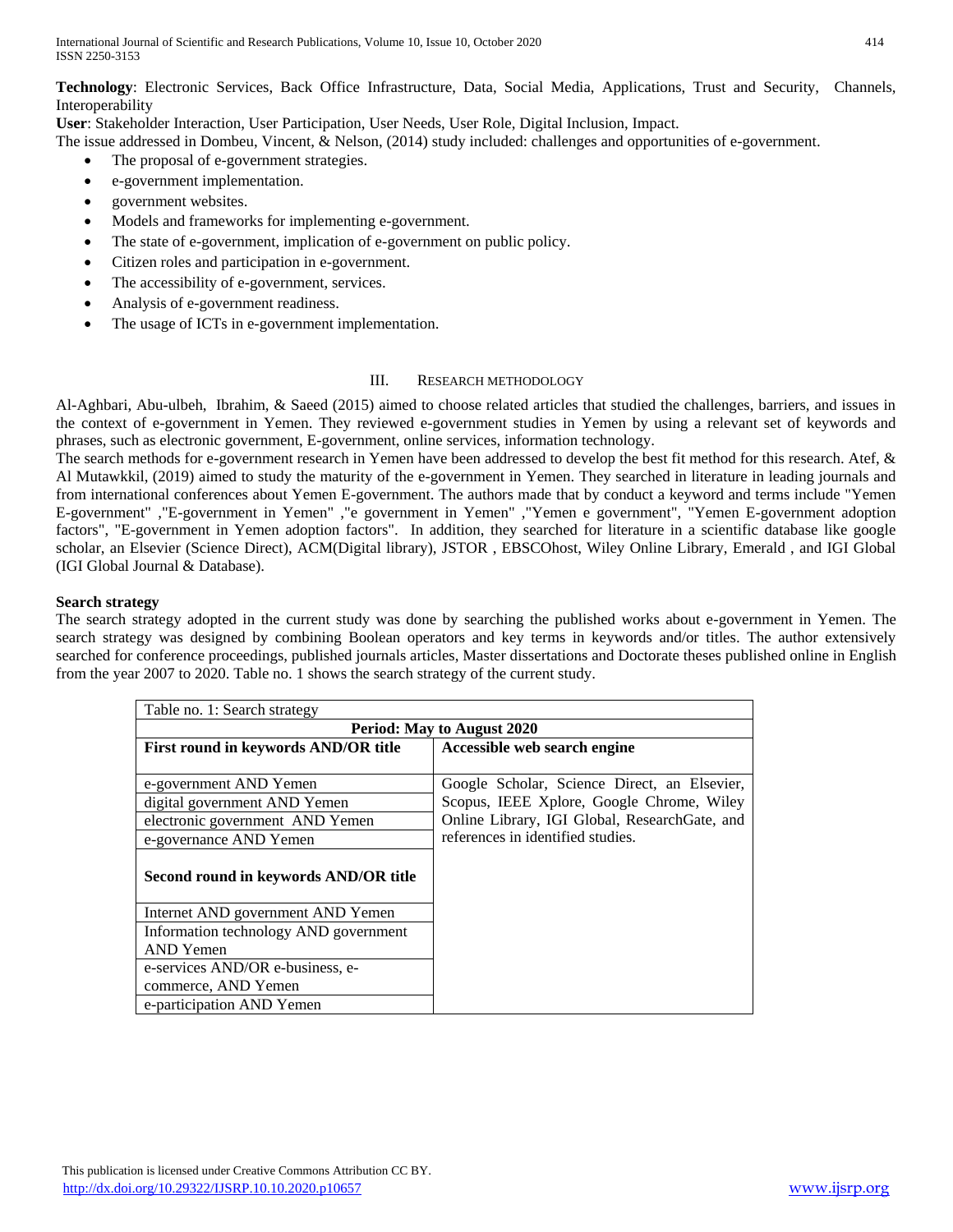## **Research objectives**

e-government is a very vital tool for effective services. Furthermore, it could serve as the best way to provide services during unusual times in the country including war and crises.

The current research aims first to examine the number of published works on e-government in Yemen from 2007 to 2020. It specifically aims to explore the number of publications work have done each year, in addition to the number of publications under each determined domain during this period.

The second aim is to investigate the objectives of published studies about e-government in Yemen and find out the main results that were reached by surveying abstracts, introduction, and conclusions. The survey results were organized in chronological order under each domain to give an overview of the developments in each domain.

This extensive analysis of the previously published work will result in determining the research domains that have not been tackled in the Yemen e-government compared to what was done in e-government studies in other countries (Yusuf, Adams, & Dingley, 2016) , (Abu-Shanab and Harb, 2019, Sarantis, 2019).

## **Research Questions**

The current study provided an overview of e-government research in Yemen. The main questions are as follows:

- 1. What is the volume of published research in the field of e-government in Yemen from 2007 to 2020?
- 2. What are the main achievements of the published works on e-government in Yemen under each identified domain?
- 3. What topics are still needed to be investigated and studied?

## **Contribution to the knowledge**

From reviewing and exploring the published works on e-government in Yemen, the current research is the first one for this purpose. It represents a contribution to knowledge, where it gives a clear vision of what has been accomplished and what remained unexplored and/ or needs further investigations. Moreover, determine the volume of the published works in e-government in Yemen, for the purpose of statistical studies. This research could serve as a guideline for researchers to build their new research proposals based on knowing what has been done and what needs further exploration to rich the e-government studies and avoid repetition.

#### IV. RESULTS, ANALYSIS AND DISCUSSION

The results and discussion part is divided into two parts. The first part aims to determine the volume of published studies each year from 2007 to 2020 and to list their characteristics regarding the keywords. While the second part aims to survey of publications regarding their goal, abstracts, and conclusion. Finally, the topics that still need research and study will be determined.

#### **The volume of published studies from 2007 to 2020** *First step*

In the first step, the explore was based on the compound of two words (e-government + Yemen) in the title AND /OR keywords and that resulted in 17 research as shown in table no. 1.

| Table no. 1: Research-based on two words (Yemen + e-government) in the title AND/OR keywords |                     |                                   |           |                                 |  |
|----------------------------------------------------------------------------------------------|---------------------|-----------------------------------|-----------|---------------------------------|--|
| NO.                                                                                          | Author/s            | Title                             | published | Keywords                        |  |
|                                                                                              |                     |                                   | Year      |                                 |  |
|                                                                                              | Alsohybe, $(2007)$  | The Implementation of E-          | 2007      | e-readiness, implementation,    |  |
|                                                                                              |                     | Government In The Republic of     | Ph.D.     | challenges                      |  |
|                                                                                              |                     | Yemen: An Empirical               |           |                                 |  |
|                                                                                              |                     | Evaluation Of The Technical       |           |                                 |  |
|                                                                                              |                     | And Organizational Readiness      |           |                                 |  |
| $\mathcal{D}$                                                                                | Al-eryani, (2009)   | E-Government Services In          | 2009      | E-services, E-government,       |  |
|                                                                                              |                     | <b>Yemen: Success And Failure</b> |           | <b>Failure Factors, Success</b> |  |
|                                                                                              |                     | <b>Factors</b>                    |           | Factors, Yemen                  |  |
|                                                                                              |                     |                                   |           |                                 |  |
| 3                                                                                            | $Al-Hagery, (2010)$ | Basic Criteria for the Purpose of | 2010      | e-Government, Technological     |  |

 This publication is licensed under Creative Commons Attribution CC BY. <http://dx.doi.org/10.29322/IJSRP.10.10.2020.p10657> [www.ijsrp.org](http://ijsrp.org/)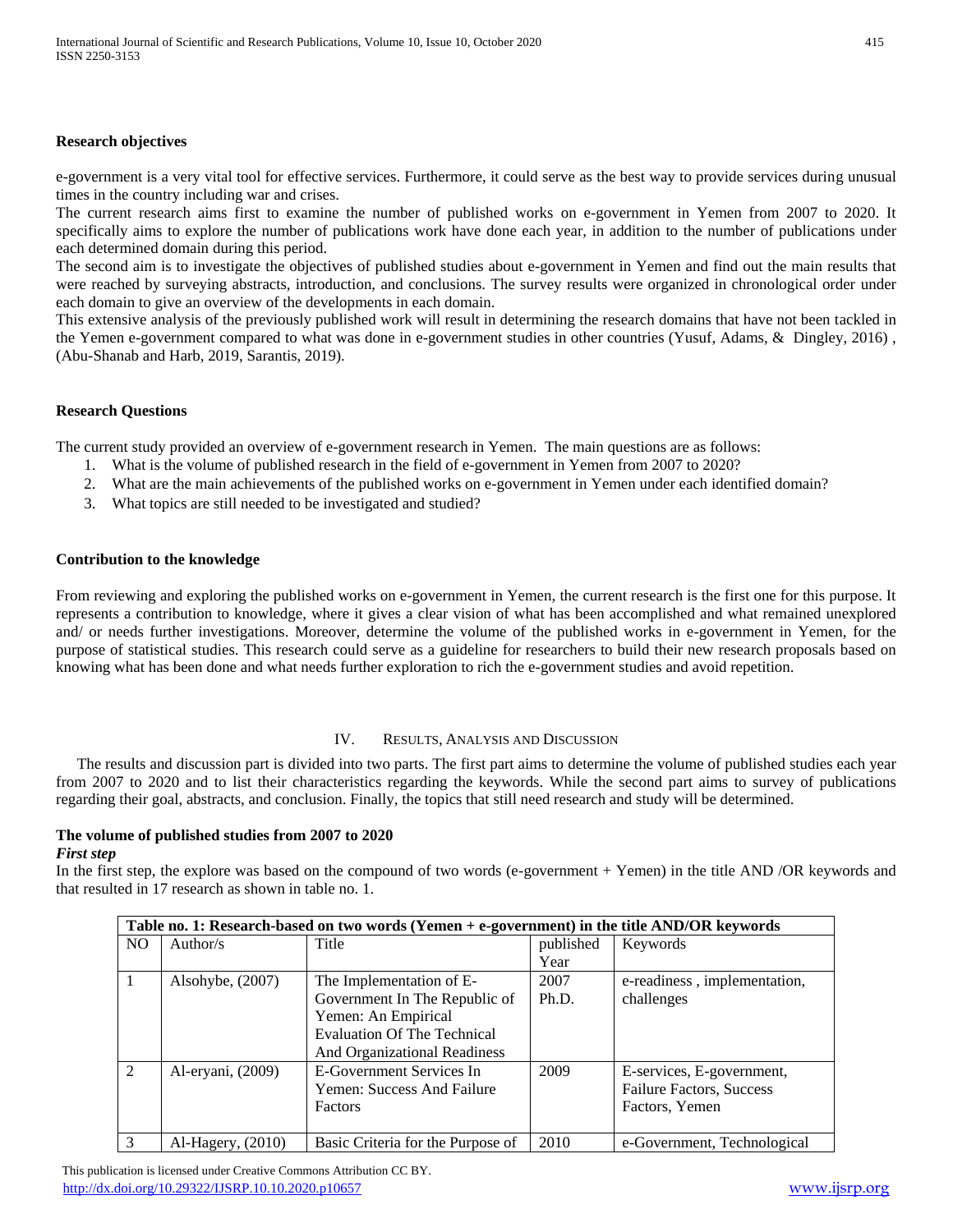|                |                                                                 | Applying E-Government in the<br>Republic of Yemen                                                                                                                                       |                   | reality and information in<br>Yemen, Challenges of e-<br>Government in Yemen,<br>application criteria of e-<br>Government                                                   |  |  |
|----------------|-----------------------------------------------------------------|-----------------------------------------------------------------------------------------------------------------------------------------------------------------------------------------|-------------------|-----------------------------------------------------------------------------------------------------------------------------------------------------------------------------|--|--|
| $\overline{4}$ | Al-eryani, (2010)                                               | A Model to Measure The Impact<br>of Culture on E-Readiness for<br>E-Government in Yemen                                                                                                 | $2010 -$<br>Ph.D. | Cultural elements, e-<br>government, e-readiness,<br>Model, Yemen                                                                                                           |  |  |
| 5              | Amer, (2011).                                                   | Requirement Identification for<br>the Development of Information<br>Security Readiness Indicators for<br>the Implementation of E-<br>government in Yemen.                               | $2011 -$<br>Ph.D. | Not found                                                                                                                                                                   |  |  |
| 6              | Al-eryani, &<br>Rashed, (2012)                                  | The Impact of the culture on the<br>e-readiness for e- government in<br>developing countries (Yemen),                                                                                   | 2012              | Cultural elements, e-<br>government, e-readiness,<br>Yemen                                                                                                                  |  |  |
| $\overline{7}$ | Al-wazir, & Zheng,<br>(2012)                                    | E-government Development in<br>Yemen: Assessment and<br>Solutions                                                                                                                       | 2012              | <b>E-Government Development</b><br>Index, Human Capital Index,<br>Least Developed Countries,<br>Online Services Index,<br>Telecommunication<br>Infrastructure Index, Yemen. |  |  |
| $8\,$          | Al-hashmi, &<br>Suresha (2013)                                  | Evaluating the Awareness of E-<br>government in the Republic of<br>Yemen                                                                                                                | 2013              | E-government, Awareness,<br>Yemen, demographic variables                                                                                                                    |  |  |
| 9              | Al-haimi, Dahlan,<br>& Hujainah, (2014)                         | The Requirements Towards the<br>Development of the E-<br>government Service Model in<br>Improving E-services for<br>Ministry of Higher Education<br>and Scientific Research in<br>Yemen | 2014              | E-government; E-services; E-<br>government Service Model;<br>MoHESR, Yemen                                                                                                  |  |  |
| 10             | Al-wazir, and<br>Zheng, (2014)                                  | Factors Influencing E-<br>government Implementation in<br>Least Developed Countries: A<br>Case Study of Yemen.                                                                          | 2014              | Adoption, external assistance,<br>least developed countries, portal<br>websites, Yemen                                                                                      |  |  |
| 11             | Al-Aghbari, Abu-<br>ulbeh, Ibrahim, &<br>Saeed, (2015)          | The Readiness and Limitations<br>of E-Government in Yemen                                                                                                                               | 2015              | E-Government; E-Readiness; E-<br><b>Government Challenges</b>                                                                                                               |  |  |
| 12             | Al-Wali, $(2015)$                                               | E-Governance and its Impact on<br>the Government Performance<br>and the Reduction of Financial<br>and Administrative Corruption<br>in Yemen,                                            | 2015<br>Msc       | Yemeni e-Government, e-<br>Governance, e-Government<br>adoption, ICT, information<br>society, e-Services                                                                    |  |  |
| 13             | Almutawkkil,<br>Alsohybe, Al-<br>shaibany, &<br>Algabri, (2016) | The Development of Electronic<br>Commerce Services (G2C) by<br>the Government of Yemen:<br><b>Investigating Barriers and</b><br><b>Suggesting Solutions</b>                             | 2016              | E-Government, G2C, Yemen,<br>eRial.                                                                                                                                         |  |  |
| 14             | Garad, Suyoto, &<br>Santoso, (2017)                             | Analysis and Design of Cloud<br>Computing for E-government in<br>Yemen                                                                                                                  | 2017              | Cloud Computing, e-<br>government; Information<br>Technology, Analysis and<br>Design e-government, e-<br>government of Yemen.                                               |  |  |
| 15             | Alhammadi, (2018)                                               | E-Government as an Anti-<br>Corruption Tool in Yemen:                                                                                                                                   | 2018              | Corruption, ICT, E-government,<br>Combating Corruption,                                                                                                                     |  |  |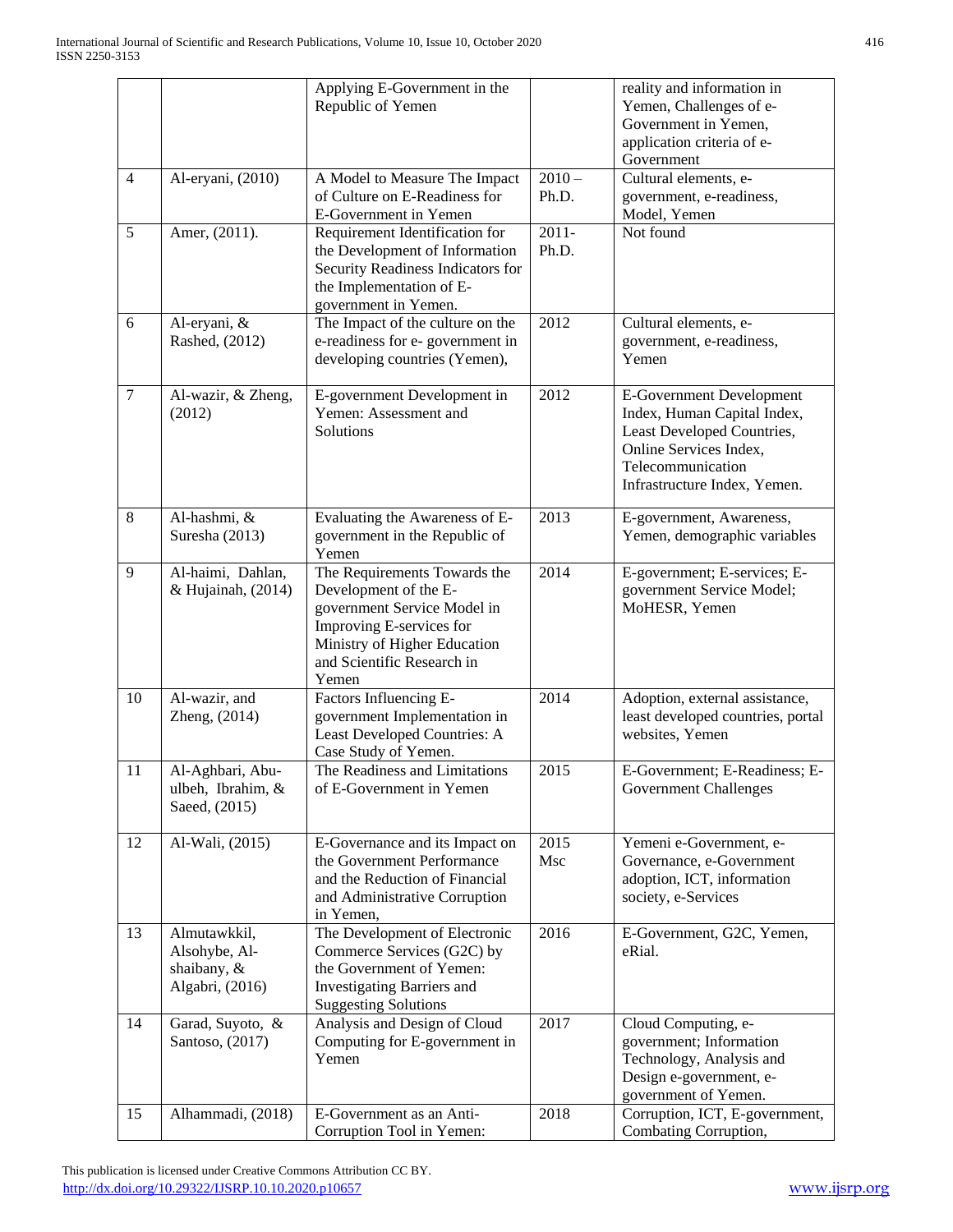|    |                                     | Citizens' Perspective                                                                |      | economic growth, Yemen                                                                                             |
|----|-------------------------------------|--------------------------------------------------------------------------------------|------|--------------------------------------------------------------------------------------------------------------------|
| 16 | Alhammadi, and<br>Alhadramy, (2018) | The Role of E-government in<br>Combating Corruption in the<br>Public Sector in Yemen | 2018 | Corruption, ICT, E-<br>Government, Combating<br>Corruption, Monopoly Power,<br>Discretion, Transparency,<br>Yemen. |
| 17 | Atef, and Al<br>Mutawkkil, (2019)   | E-government Maturity Model:<br>Developing Countries (Yemen)                         | 2019 | Yemen; E-government;<br>maturity models; stages,<br>transaction                                                    |

# *Second step*

The second step of searching was based on the words (Yemen + e-service) in the title AND /OR keywords. e-service word was exchanged with the words: e-banking, e-commerce, e-learning, e-readiness. More search was on the keywords (Yemen + internet AND/ OR websites) in the title AND /OR keywords, furthermore, the investigation was done to ensure their aims are toward egovernment services in Yemen. The final search was based on the keywords (Yemen + ICT) in the title AND /OR keywords, this research was also investigated to ensure their aim is toward e-government services. The result was 24 research as shown in table no. 2. That means the total of the volume of the published works is 41.

|                | $(Yemen + ICT)$                              | Table no. 2: published words based on the words (Yemen + (e-services AND / OR internet, websites),                            |                   |                                                                                                                  |  |  |
|----------------|----------------------------------------------|-------------------------------------------------------------------------------------------------------------------------------|-------------------|------------------------------------------------------------------------------------------------------------------|--|--|
| NO             | Author/s                                     | Title                                                                                                                         | Year<br>published | Keywords                                                                                                         |  |  |
| $\mathbf{1}$   | Zolait, Sulaiman, &<br>Alwi, (2007)          | <b>Internet Banking Adoption In</b><br>Yemen: An evaluation of Banks'<br>Websites                                             | 2007              | <b>Internet Banking, Bank Websites</b><br>Evaluation, Yemen                                                      |  |  |
| $\overline{2}$ | Al-eryani, Rashed,<br>& Abu Shama,<br>(2008) | The Impact of the Culture and<br>Social Customs on the E-<br>readiness in Yemen.                                              | 2008              | Culture, E-readiness, Social<br>Customs, Yemen.                                                                  |  |  |
| 3              | Zolait, Sulaiman, &<br>Alwi, (2008)          | Prospective and challenges of<br>internet banking in Yemen: an<br>analysis of bank websites                                   | 2008              | Internet Banking, IB, bank<br>websites evaluation, developing<br>countries.                                      |  |  |
| $\overline{4}$ | Zolait, Ibrahim, &<br>Farooq, (2010)         | A study on the Internet Security<br>and its Implication for E-<br>commerce in Yemen                                           | 2010              | E-Commerce, Information<br>Technology, Internet, Internet<br>Security, Yemen                                     |  |  |
| 5              | Al-Ajam, and Nor,<br>(2013a)                 | Adoption of Internet Banking by<br>Yemeni Consumers: An<br><b>Empirical Investigation</b>                                     | 2013              | Internet banking, Technology<br>acceptance, Innovation diffusion<br>theory, Structural equation<br>modelling     |  |  |
| 6              | Al-Ajam, & Nor,<br>(2013b)                   | Customers' Adoption of Internet<br>Banking Service: An Empirical<br>Examination of the Theory of<br>Planned Behavior in Yemen | 2013              | Internet banking, Consumer<br>behavior, Theory of planned<br>behavior, Structural equation<br>modelling.         |  |  |
| $\overline{7}$ | Alawi, & Nasreen,<br>(2013)                  | Impact of E-Learning and<br>Information and Communication<br>Technology (ICT) on Learning<br>in Taiz University               | 2013              | E-Learning, ICT, Structural<br><b>Equation Modelling, Learning</b>                                               |  |  |
| 8              | Al-Ajam, & Nor,<br>(2013c)                   | <b>Predicting Internet Banking</b><br>adoption Determination in<br>Yemen using Extended Theory<br>of Reasoned Action          | 2013              | Internet banking, Theory of<br>reasoned action, begavioral<br>intention, structural equation<br>Modelling, norms |  |  |
| 9              | Rashed, Santos, &<br>Al-Eryani, (2013)       | Determinants of behavioral<br>intention to mobile banking:<br>Case from Yemen.                                                | 2013              | Technology acceptance models,<br>Mobile Banking, Arabic culture.                                                 |  |  |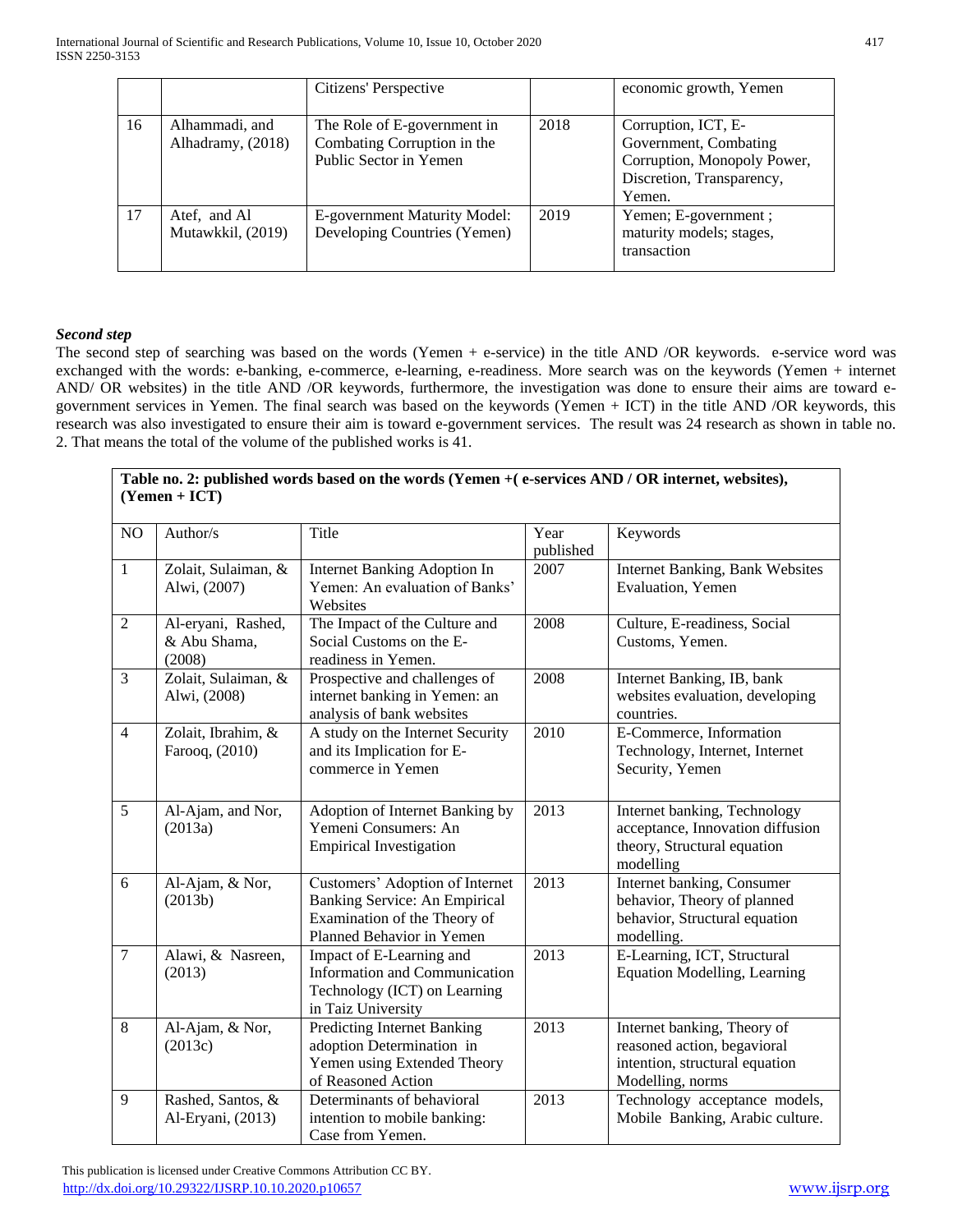| $10\,$ | Al-eryani, &<br>Alaraki, (2015)                             | Banking e-services<br>Requirements in Yemen                                                                                                                                               | 2015           | e-services, requirements, banking                                                                                                                                 |  |  |
|--------|-------------------------------------------------------------|-------------------------------------------------------------------------------------------------------------------------------------------------------------------------------------------|----------------|-------------------------------------------------------------------------------------------------------------------------------------------------------------------|--|--|
| 11     | Aldowah, Ghazal,<br>& Muniandy,<br>(2015)                   | Issues and Challenges of using<br>E-Learning in a Yemeni Public<br>University                                                                                                             | 2015           | E-Learning, Public University,<br>Yemen                                                                                                                           |  |  |
| 12     | Al-Fadhli, Othman,<br>Rashed, &<br>Ramasamy, (2015)         | Telehealth in Yemen: An<br>Overview and A Proposed<br>Model                                                                                                                               | 2015           | National dialogue conference,<br>healthcare, ICT                                                                                                                  |  |  |
| 13     | Abdullah, White, &<br>Thomas, (2016a)                       | Conceptualising a New Stage<br>Model of Electronic Business<br>Adoption in Yemeni SMEs                                                                                                    | 2016           | Stage model, e-business, Yemen,<br><b>SMEs</b>                                                                                                                    |  |  |
| 14     | Abdullah, Thomas,<br>& Metcalfe,<br>(2016b)                 | Measuring the e-business<br>Activities of SMEs in YEMEN                                                                                                                                   | 2016           | e-Business, e-commerce,<br>Measurement Evolution Model,<br>SMEs and Yemen.                                                                                        |  |  |
| 15     | Isaac, Abdullah,<br>Ramayah, Mutahar,<br>& Alrajawy, (2016) | Perceived Usefulness, Perceived<br>Ease of Use, Perceived<br>Compatibility, and Net Benefits:<br>an empirical study of internet<br>usage among employees in<br>Yemen                      | 2016           | Net benefits, internet usage,<br>perceived compatibility, TAM,<br>Yemen                                                                                           |  |  |
| 16     | Alrajawy, Daud,<br>Isaac, & Mutahar,<br>(2016)              | Mobile Learning in Yemen<br><b>Public Universities: Factors</b><br>Influence student's Intention to<br>Use                                                                                | 2016           | Mobile Learning, Subjective<br>norms, Self-efficacy, TAM                                                                                                          |  |  |
| 17     | Isaac, Abdullah, &<br>Mutahar, (2017)                       | Internet Usage within<br>Government Institutions in<br>Yemen: An Extended<br><b>Technology Acceptance Model</b><br>(Tam) with Internet Self-<br><b>Efficacy and Performance</b><br>Impact | 2017           | Internet usage, Performance<br>impact, Internet self-efficacy,<br>TAM, Yemen                                                                                      |  |  |
| 18     | Al-Absi, Peneva &<br>Yordzhev, (2017)                       | Student's Readiness for E-<br>learning in the Universities in<br>Yemen                                                                                                                    | 2017           | Information technology; higher<br>education; e-learning;<br>questionnaire research                                                                                |  |  |
| 19     | Alragawi, &<br>Zahary, (2017)                               | Obstacles and Opportunities for<br>Yemeni Students to Use Mobile<br>Learning                                                                                                              | 2017           | Mobile learning (M-learning),<br>Electronic learning (E-learning),<br><b>Information and Communication</b><br>Technology (ICT), distance<br>learning, Smart phone |  |  |
| 20     | Alragawi, &<br>Zahary, (2018)                               | The acceptance of Moodle<br>Mobile in Smartphones - Case<br>Study - Al-Andalus University                                                                                                 | 2018           | Mobile learning (M-learning),<br>Learning Manage.                                                                                                                 |  |  |
| 21     | Aldholay, Abdullah,<br>Ramayah, Isaac,<br>&Mutahar, (2018)  | Online learning usage and<br>performance among students<br>within public universities in<br>Yemen                                                                                         | 2018           | online learning, DeLone &<br>McLean DMISM, DeLone &<br>McLean<br>information system success<br>model, performance, higher<br>education, Yemen.                    |  |  |
| 22     | Isaac, Abdullah,<br>Ramayah, &<br>Mutahar, (2018)           | Factors determining user<br>satisfaction of internet usage<br>among public sector employees<br>in Yemen                                                                                   | 2018           | internet usage; user satisfaction;<br>diffusion of innovation; DOI;<br>Yemen.                                                                                     |  |  |
| 23     | Ashbi, (2018)                                               | Mobile Banking adoption in<br>empirical study<br>Yemen-<br>An<br>using<br>Unified<br>Theory<br>of                                                                                         | 2018<br>Master | Mobile Banking, Yemen, Unified<br>Theory of Acceptance and Use of<br>Technology, Adoption of                                                                      |  |  |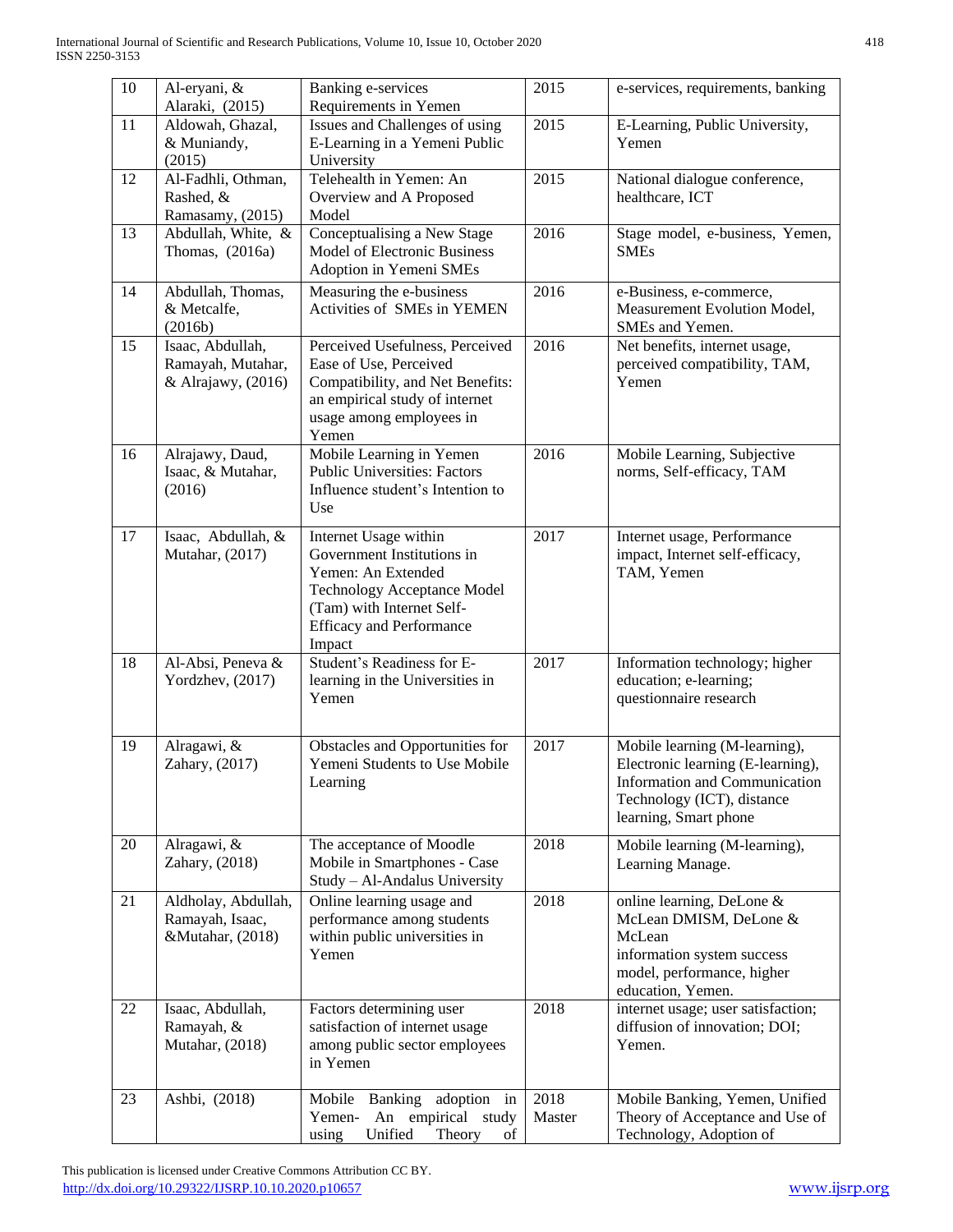|    |                    | οf<br>Use<br>and<br>Acceptance |      | technology                         |
|----|--------------------|--------------------------------|------|------------------------------------|
|    |                    | Technology (UTAUT)             |      |                                    |
| 24 | Thabit, Alhomdy, & | Toward a model for cloud       | 2019 | cloud computing, banking           |
|    | Jagtap, (2019)     | computing banking in Yemen     |      | management, on-demand              |
|    |                    |                                |      | services, scalable infrastructure, |
|    |                    |                                |      | cloud computing banking,           |
|    |                    |                                |      | Yemeni banks                       |

## **The number of publications per year**



According to figure no.1, the attention started to grow up since 2013. On the other hand, 2019 showed a sharped decrease. In addition, no published work has been found until September 2020. However, the number of published research was low compared with other countries (Dombeu, Vincent, & Nelson, 2014).

## **Master's dissertations and Doctorate theses**

In this study, only three Ph.D. theses have been found (Alsohybe, 2007; Al-eryani, 2010; Amer, 2011) and two Master dissertations (Ashbi, 2018 ; Al-Wali, 2015). This low number shows the lack of interest of doctoral and master's students in studying and examining the field of e-government, despite the multiplicity and importance of this field. We cannot conclude the reasons behind that, however, two main factors may be mentioned. The first factor the bad conditions that Yemen has been going through for a long time have made e-government a field far from the researchers' interest. The second factor is the government's failure to adopt a vision to support the existing e-government activities and try to guidance, postgraduate students, towards this field and motivate them to help the government overcome obstacles and the reasons behind the weakness of e-government applications that have been trying to exist since 2003. In addition, some of these research may not have been published through internet media, as a result, they were out of reach.

## **Domains of Yemen e-government published research**

To build e-government research's domains for the current research, the author processed the keywords as follows:

The keywords have been listed as a data column given a total of 170, then the data column has been sorted and the duplicated words have been removed to come up with a total of 72 unique keywords. The classification has been made to the resulted unique keywords and four homogenous domains have been created as follows:

D1: e-government model.

- D2: e-government implementation, infrastructure, and ICT.
- D3: e-government readiness, awareness, adoption, and participation.
- D4: e-government services, challenges, security, and transparency.

Finally, the publications have been distributed among the groups, taking into consideration the overlap of the interrelated objectives to each other and the multidisciplinary fields (Yusuf, Adams, & Dingley, 2016).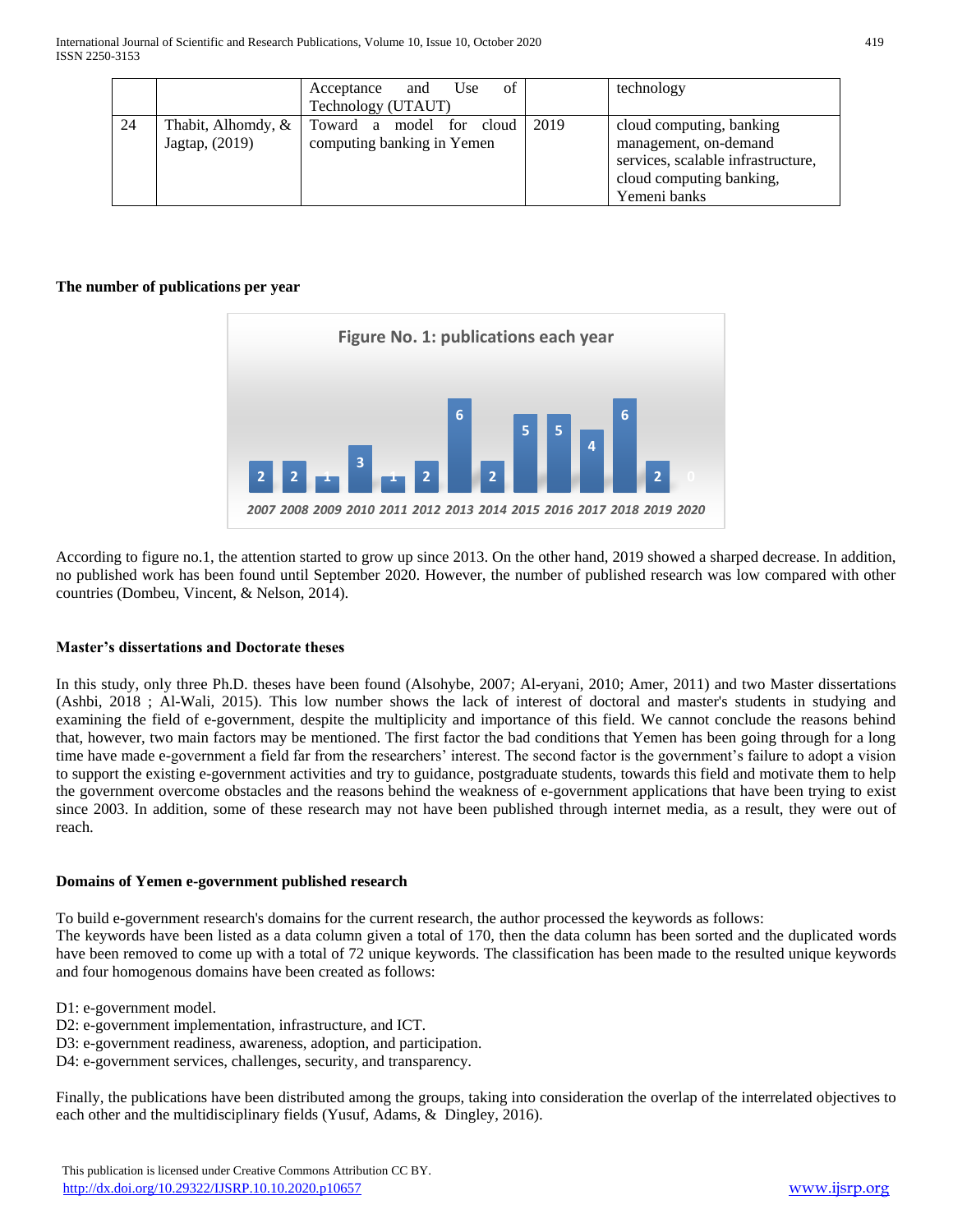#### **Review on e-government domains**

The publications have been distributed among the domains shown in table no. 3 and figure no. 2.

| Table no. 3: The Publications and their Domains |    |    |                |    |
|-------------------------------------------------|----|----|----------------|----|
| Research reference                              | D1 | D2 | D <sub>3</sub> | D4 |
| Alsohybe, (2007)                                |    | ✓  | $\checkmark$   |    |
| Al-eryani (2009)                                |    |    |                | ✔  |
| Al-Hagery, (2010)                               |    | ✓  |                |    |
| Al-eryani, (2010)                               | ✔  |    | $\checkmark$   |    |
| Amer, (2011)                                    |    |    | ✓              |    |
| Al-eryani, & Rashed, (2012)                     |    |    |                |    |
| Al-wazir, and Zheng, (2012)                     |    |    |                |    |
| Al-hashmi, & Suresha (2013)                     |    |    | ✓              |    |
| Al-haimi, Dahlan, & Hujainah, (2014)            | ✓  |    |                |    |
| Al-wazir, and Zheng, (2014)                     |    | ✔  |                |    |
| Al-Aghbari, Abu-ulbeh, Ibrahim, &               |    |    |                |    |
| Saeed, (2015)                                   |    |    |                |    |
| Al-Wali, A. (2015)                              |    |    |                |    |
| Almutawkkil, Alsohybe, Al-shaibany, &           |    |    |                |    |
| Algabri, (2016)                                 |    |    |                |    |
| Isaac, Abdullah, Ramayah, Mutahar, &            |    |    |                |    |
| Alrajawy, (2016)                                |    |    |                |    |
| Garad, Suyoto, & Santoso, (2017)                |    | ✓  |                |    |
| Alhammadi, (2018)                               |    |    |                | ✔  |
| Alhammadi, & Alhadramy, (2018)                  |    |    |                |    |
| Atef, & Al Mutawkkil, (2019)                    | ✔  |    |                |    |
| Zolait, Sulaiman, & Alwi, (2007)                |    | ✔  |                |    |
| Al-eryani, Rashed, & Abu Shama, (2008)          |    |    | ✓              |    |
| Zolait, Sulaiman, & Alwi, (2008)                |    | ✓  |                | ✓  |
| Zolait, Ibrahim, & Farooq, (2010)               |    | ✓  |                | ✓  |
| Al-Ajam, & Nor, (2013a)                         | ✔  |    | ✔              | ✓  |
| Alawi, & Nasreen, (2013)                        | ✔  | ✓  |                | ✓  |
| Al-Ajam, & Nor, (2013b)                         | ✓  |    | ✔              | ✓  |
| Al-Ajam, & Nor, (2013c)                         | ✔  |    | ✔              | ✓  |
| Rashed, Santos, & Al-Eryani, (2013)             |    |    |                | ✓  |
| Al-eryani, & Alaraki, (2015)                    |    |    | ✔              | ✔  |
| Aldowah, Ghazal, & Muniandy, (2015)             |    |    |                |    |
| Al-Fadhli, Othman, Rashed, & Ramasamy,          |    |    |                |    |
| (2015)<br>Abdullah, Thomas, & Metcalfe, (2016a) | ✓  |    |                |    |
| Abdullah, White, & Thomas, (2016b)              |    |    |                |    |
| Alrajawy, Daud, Isaac, & Mutahar, (2016)        |    |    |                |    |
| Isaac, Abdullah, & Mutahar, (2017)              |    | ✓  |                |    |
| Al-Absi, Peneva & Yordzhev, (2017)              |    |    |                |    |
| Alragawi, & Zahary, (2017)                      |    |    |                |    |
| Alragawi, & Zahary, (2018)                      |    |    |                |    |
| Aldholay, Abdullah, Ramayah, Isaac,             | ✓  |    |                |    |
| &Mutahar, (2018)                                |    |    |                |    |
| Isaac, Abdullah, Ramayah, & Mutahar,            | ✔  |    | ✔              |    |
| (2018)                                          |    |    |                |    |
| Ashbi, (2018)                                   |    |    |                |    |
| Thabit, Alhomdy, & Jagtap, (2019)               | ✔  |    |                |    |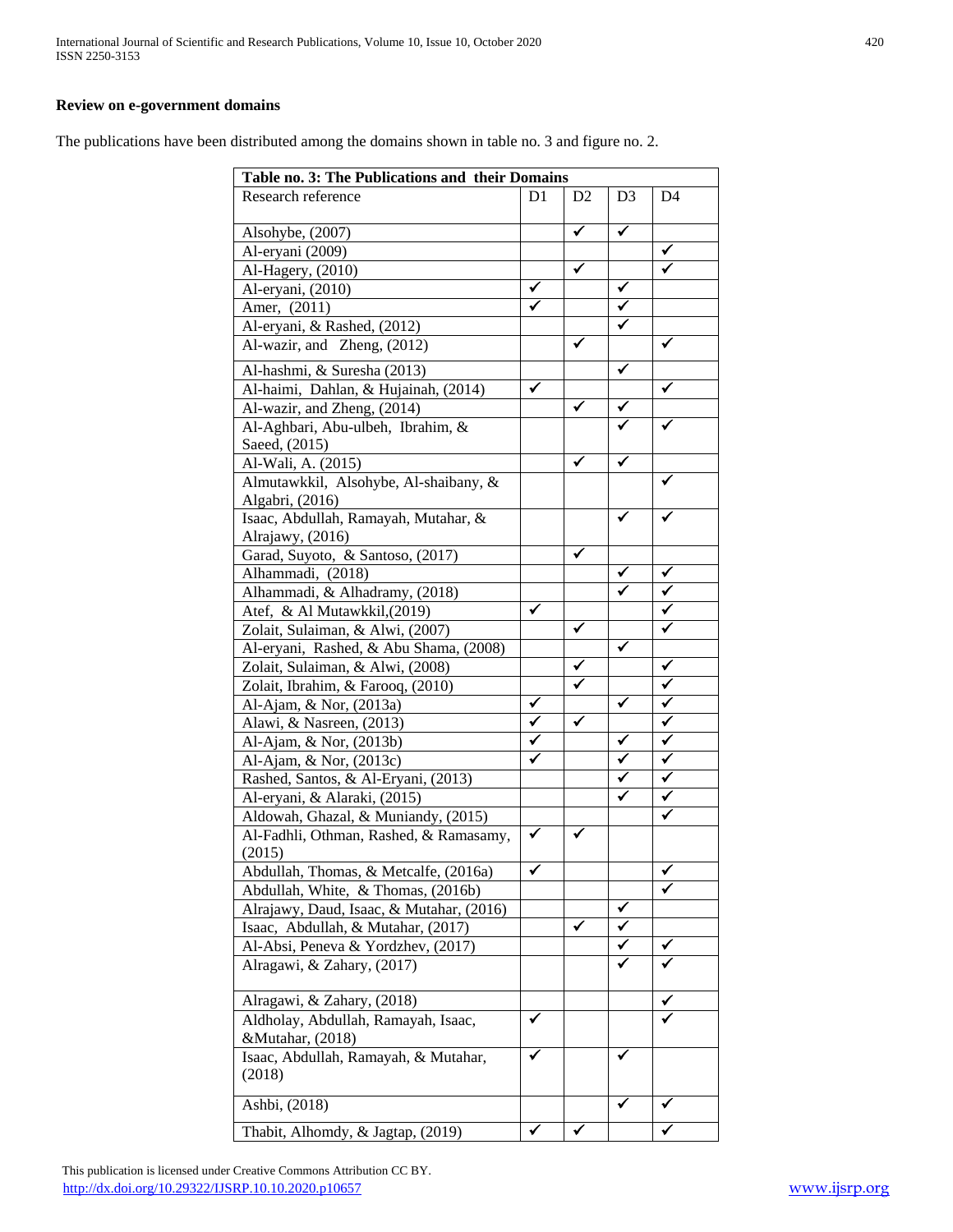

From the above figure, it can be summarized that domain No. 4 which is "e-government services, challenges, security, and transparency" was the highest studied domain. On the other hand, domain No. 3 which is "e-government readiness, awareness, adoption, and participation" got 19 published research, most of them were studying e-readiness for adopting. Moreover, domain No. 2 which is "e-government implementation, infrastructure, and ICT" is considered as one of the important domains in e-government research (Yusuf, Adams, & Dingley, 2016), however, only 13 published studies have been done based on it. Finally, domain No. 1 which is "e-government model and frameworks" had the lowest number of publications, where only 11 published research were in this domain.

## **The survey of the published works**

## **1. Review on e-government models (D1)**

To ensure the successful implementation of the e-government program, it requires building a model. That could be done guided by the steps of determining and analyzing each step, in order to ensure the achievement of the objectives of the e-government project (Lusta, 2017).



From figure No. 3, it can be concluded that only 13 published research have been done based on building model during the target period as mentioned above.

Many authors conducted studies based on creating models in the field of e-government in Yemen. Al-eryani A. (2010) built a model to measure e-readiness in e-government in Yemen. Amer, (2011) developed a mathematical model that provides a new approach for assessment security readiness in Yemen.

Al-Ajam, and Nor, (2013a) proposed model includes four dimensions of Innovation Diffusion Theory (IDT), which are covering the aspects of the most important issues of Internet banking. Following that, the authors (2013b) developed a model to predict and explain customer's behavioral intentions with regard to adopting Internet banking. Finally, they (2013c) proposed a structure model to examine the relationship between attitude, subjective norm, perceived behavioral control, and customer's intention to use internet banking service.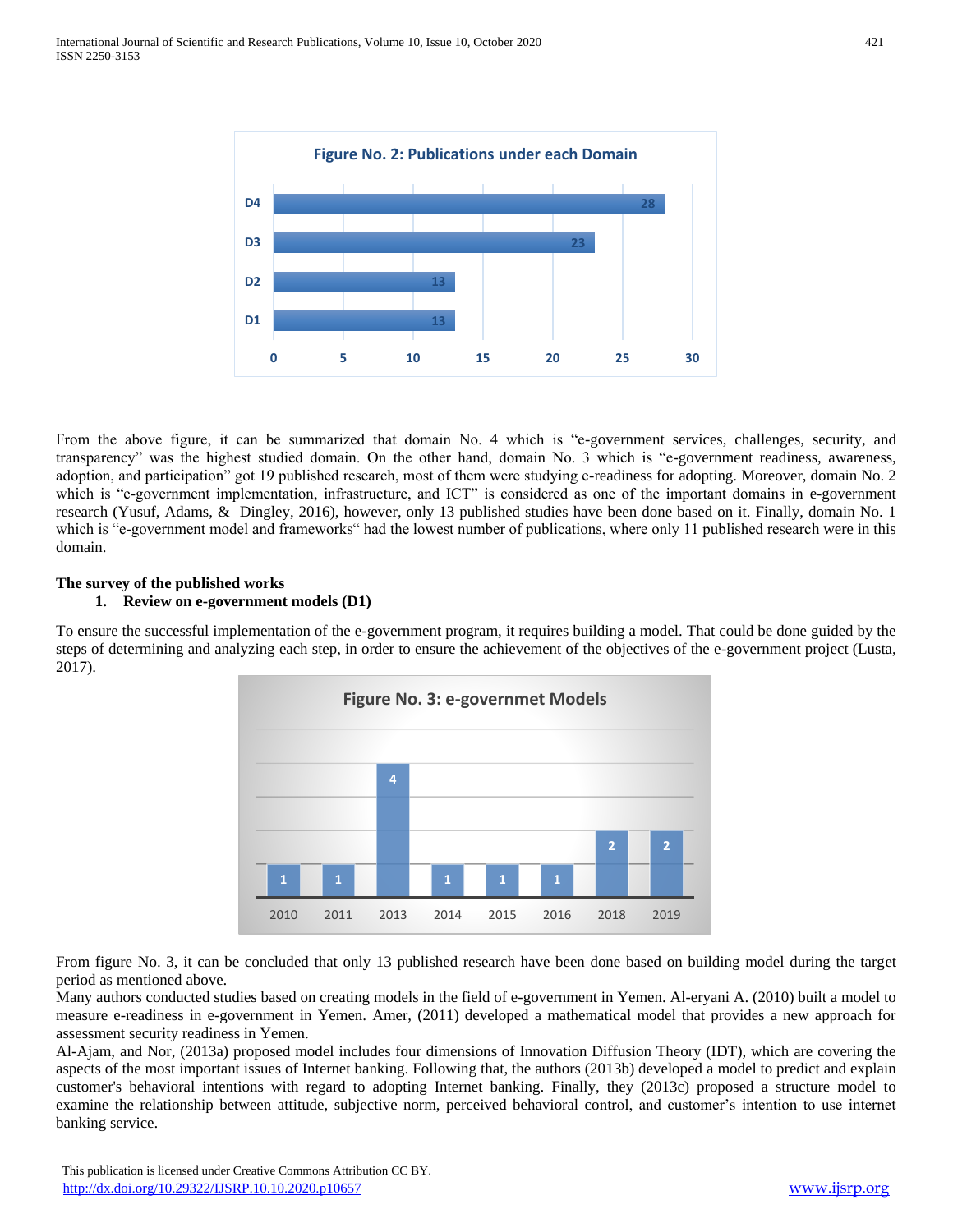International Journal of Scientific and Research Publications, Volume 10, Issue 10, October 2020 422 ISSN 2250-3153

Alawi, and Nasreen, (2013) proposed a model, which explained the effect of ICT on e-learning. In addition, Al-haimi, Dahlan, & Hujainah, (2014) proposed an e-government service model in improving e-services for the ministry of higher education and scientific research.

Regarding e-health, only one study was found. Al-Fadhli, Othman, Rashed, & Ramasamy, (2015) proposed a high-level telehealth model that is peculiar to Yemen in terms of its existing health services, culture, geography, and ICT readiness. Abdullah, White, & Thomas, (2016a) created a conceptual model to critically evaluate the adoption of e-business activities as well as the factors that affect adoption in Yemeni SMEs.

Isaac, Abdullah, Ramayah, & Mutahar, (2018) developed an integrated conceptual model based the DeLone and McLean information systems success model (DMISM), the unified theory of acceptance and use of technology (UTAUT) and task-technology fit (TTF) to predict the user satisfaction of internet. In addition, Aldholay, Abdullah, Ramayah, Isaac, &Mutahar, (2018) extended the DeLone & McLean information system success model (DMISM) to create a comprehensive model that comprises five main antecedents.

In 2019, two models have been developed. Atef, and Al Mutawkkil, (2019) proposed a model to measure the maturity of the egovernment in Yemen. Thabit, Alhomdy, & Jagtap, (2019) proposed a model for the cloud computing banking in Yemen.

## **2. Review on e-government implementation (D2)**

ICT is a term used frequently by researchers to introduce the e-government umbrella, which included the coverage of communication in the form of Internet and web areas and computing. Such terms are used by researchers to cover the infrastructure supporting egovernment status if offline or online (Abu-Shanab & Harb, 2019).

In early 2007, Alsohybe evaluated the technical and organizational readiness for e-government implementation. He identified the challenges facing the implementation process. In 2010 the criteria for the implementation of e-government in Yemen was studied by

The Al-Hagery' study (2010) resulted in the lack of infrastructure and disruption of the national economy's structure, limited resources, and reflection on existing information age components.

Al-wazir and Zheng (2012) studied the national project for information technology that has established the portal for e-government. They identified the main problems such as the portal contains many links to different organizations in the government, however, many links are not operational, and the contents are not up-to-date. In addition, for each ministry, there is a private website that was not linked to the portal. Due to such problems, Yemen has got a low point on the online service index.

Alawi, and Nasreen, (2013) examined the underlying relationships between e-learning and ICT promoting online higher education teaching; the findings showed that the use of e-learning and ICT techniques is becoming more common in higher education; and students make use of them mainly as a means of educational technology and research via internet.

In 2014, Al-wazir, and Zheng, studied the e-government implantation. The results showed the existence of ICT infrastructure (computers, network, database), as well as training, although that, this technology was not used in a large domain. The study showed that employees are using social networks more than using government portals or internal databases. This is due to a lack of leadership and managing technology. According to the authors, e-government implementation cannot be succeeded by providing only networks, training, software, and hardware, but government leaders should ensure using them by their employees.

The indicators of the current situation of ICT in Yemen are humbled and the efforts are concentrated to create a proper infrastructure and the formulation of policies and strategies as reported in Al-wali, (2015).

Almutawkkil, Alsohybe, Al-shaibany, & Algabri, (2016) studied the status of the electronic commerce services implemented by the public sector in Yemen. The results showed that the economy, the high illiteracy especially in rural areas, the mistrust between government agencies and citizens in using e-services, and the unavailability of appropriate legislation and policies are the main barriers to implement e-commerce.

Garad, Suyoto, & Santoso, (2017) analyzed the impact of using cloud computing in e-government and infrastructure required for it to be used in e-government in Yemen. The results showed that there are many challenges facing the implementations of using cloud computing in e-government. The main problems that face the development of e-government in Yemen are political stability, awareness of the importance of e-government, and lately, conflicts and wars. The reality of e-government in Yemen still has many problems and difficulties according to the authors.

Al-Fadhli, Othman, Rashed, & Ramasamy, (2015) attempted to find solutions to improve the quality of Yemen's healthcare services through telehealth technology. Various reforms are underway to improve the current health care indicators. ICT infrastructure needs to be assessed strategically for the successful implementation of telehealth in Yemen.

A recent study by Atef, and Al Mutawkkil, (2019) about the reality of Yemen e-government's situation and determines its maturity stage based on maturity models. Yemen e-government still in stage one (catalog). Thus, e-government in Yemen needs to move to the next stage which is the transactions. As a result, Yemen needs hard and fruitful work to reach a fruitful success that all its citizens can be touched.

## **3. Review on e-government readiness (D3)**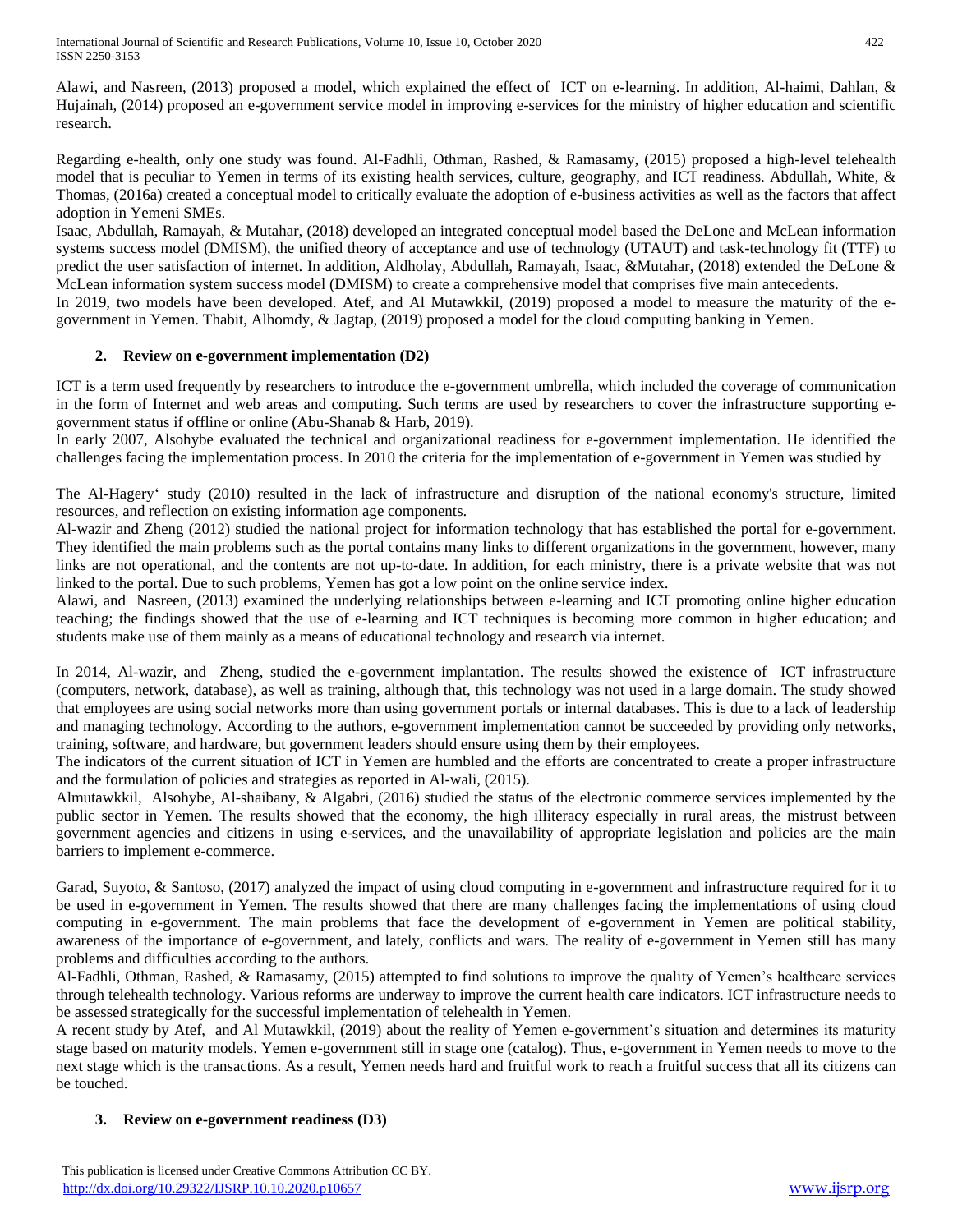e-readiness is one of the most important factors that has been addressing by researchers in the field of e-government. By assessing to which degree of cultural factors are present and effective in the society, that helps find a significant effect on the e-government readiness, adoption, participation, and awareness in using e-government (Sabri, 2012). From this researches, the government will be able to identify the weakness and strength points to manage the e-government projects and will help to achieve the readiness required toward a successful implementation of the e-Government systems.

e-readiness has been investigated and addressed by many Yemeni authors. In 2008, Al-eryani, Rashed, & Abu Shama, (2008) investigated the impact of the culture and social customs on the e-readiness, the results showed that Yemen still far from making its citizens e-ready for the e-government services. On the other hand, in 2012 Al-eryani, and Rashed, (2012) studied the impact of the culture on the e-readiness of e-government in Yemen. The results of the survey at this time showed that there are some positive indicators for e-readiness in Yemen, these positive indicators were due to the starting of the existence of some government websites.

In 2008, Zolait, Sulaiman, & Alwi, (2008) measured the intendancy of banks in Yemen towards Internet banking adoption. This study concluded that the presence of some basic features in the Yemeni banks' web technology, which is very necessary but have still little use in the time of the research.

Rashed, Santos, & Al-Eryani, (2013) evaluated mobile banking regarding user acceptance, through the Technology Acceptance Model (TAM) in Yemen. The result showed the gap between accepts the new technology as an idea and the actual use of it.

Al-hashmi, and Suresha (2013) examined the awareness of e-government in Yemen, the results revealed a low awareness of the use of e-government in Yemen. Yemeni culture affects the participation in using e-government, especially, females, and this supported Aleryani (2010) study.

The study in 2014 showed that most of the government employees in Yemen do not sufficiently use the technology in their job (Alwazir, and Zheng, 2014)

Al-Wali (2015) measured the impact of e-governance on the Yemeni government's performance and the reduction of corruption. He identified the readiness of Yemeni people towards the adoption of e-government. The results showed that Yemen has a combination of religious, social, economic, and political contradictions, which made the situation very complicated for adopting e-government. The study showed that the Yemeni people are not completely ready to adopt the e-Government due lacked the trust in the government.

Regarding e-learning readiness, Al-Absi, Peneva & Yordzhev, (2017) measured student's readiness for e-learning in Yemeni universities. The result showed that there are many problems such as lack of investment in physical assets; lack of qualified academic staff. This leads to reducing the student's readiness for e-learning. Alrajawy, Daud, Isaac, & Mutahar, (2016) investigated the impact of subjective norms and self-efficacy on the intention to use Mobile Learning among students in Yemen's public universities where the technology acceptance model (TAM) is used as an underpinning theory. The results recommended that the technology acceptance model (TAM) is a valid model that can be used to predict intention to use Mobile Learning among university students in Yemen. However, Yemeni students showed the ability to use the technology for learning (Alragawi, and Zahary, 2017 ; Alragawi, and Zahary, 2018).

Ashbi, 2018 studied the drivers, benefits, challenges, and the extent of using mobile-banking in Yemen. The general result showed that a big challenge faced by the bank is gaining the trust of customers and being able to provide a consistent and reliable service, especially in the current economic and political situation.

## **4. Review on e-government services (D4)**

E-government is defined in its simplest form as the use of ICT tools and applications to provide better services to citizens and businesses (Abu-Shanab & Harb, 2019) that includes other terms that attracted more research are security, privacy, and e-service. Many researchers stressed the importance of the quality of the e-services to influence and gain customer value (Redda, and Surujlal, 2017).

Al-eryani A. (2009) used semi-structured interviews with top management in several e-government projects to evaluate the egovernment services in Yemen and understand the success and failure factors. The failure factors that were identified were the ambiguous vision of the conceptual of the e-government, the absence of the readiness and awareness among the employees and the citizens. On the other hand, the success factor was tries to reduce the gap between the citizens and technology culture and skills.

The encryption technology still unfamiliar by most companies and banks and most companies do not use firewalls to protect the information assets that they possess as reported by Zolait, Ibrahim, & Farooq, (2010). However, in 2013 Al-Ajam, and Nor, (2013a) examined empirically the factors that affect the acceptance of Internet banking and the results showed several important implications for Internet banking adoption research and practice.

Al-Aghbari, Abu-ulbeh, Ibrahim, & Saeed, (2015) surveyed the challenges that hinder the growth of e-government services by reviewing e-government studies in Yemen and summarised the challenges by grouping them into three categories: the challenges of the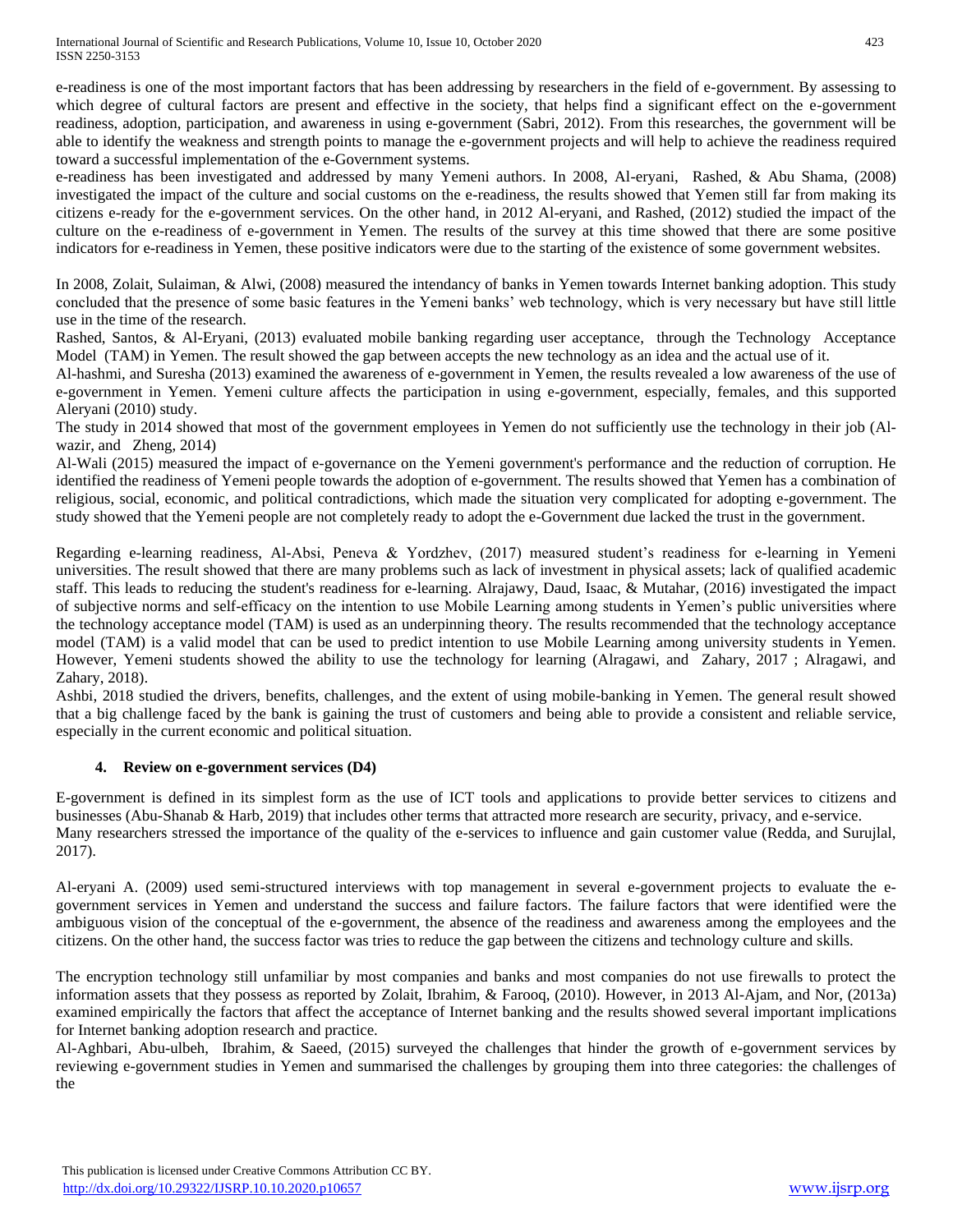International Journal of Scientific and Research Publications, Volume 10, Issue 10, October 2020 424 ISSN 2250-3153

organization, technique, and adoption. More studies have been addressed the e-banking, for instance, Al-eryani, and Alaraki, (2015) investigated the availability of the essential requirements for e-banking adoption in Yemen. The results showed that the infrastructure requirements are the strongest points, on the other hand, requirements related to employees and clients are the weakest points.

In 2016, Abdullah, Thomas, & Metcalfe, (2016b) measured the e-business activities of SMEs in Yemen, the results indicated that the SMEs are at the early stages of e-business adoption. They studied the factors that affect adoption in Yemeni SMEs. The results described the current state of e-business adoption in Yemen SMEs through the e-business measurement evolution model, 50% of SMEs were "not started" stage while 57% were "email" stage, 78 percent, however, have social media and are using it to promote their products and services. Many SMAs have their own website and just 39 percent use e-commerce for purposes such as obtaining orders and managing them manually and accepting payment by bank transfer or cash.

Regard e-learning Aldowah, Ghazal, & Muniandy, (2015) identified and addressed the major issues and challenges faced by a public university in Yemen in establishing e-learning as a successful medium of imparting learning process. Results showed that all the obstacles could be categorized into five dimensions, which are human constraints, administrative constraints, technical constraints, financial and physical constraints.

Alhammadi, 2018 , Alhammadi, & Alhadramy, (2018) studied the relationship of e-government and corruption. The results of the research revealed that the use of ICT in the form of e-government could make important headway to reduce corruption.

## V. RECOMMENDATIONS AND CONCLUSION

## *A. Recommendations*

## **Future studies recommended by the identified studies**

The areas that need extensive studies according to the recommendations of the researchers are as follow:

Al-Aghbari, Abu-ulbeh, Ibrahim, & Saeed, (2015) recommended studying more on challenges such as Internet cost and low income and IT literacy, awareness, trust, security, complexity, website design, and website content. In addition, Abdullah, Thomas, & Metcalfe, (2016b) recommended more investigation on the barriers and drivers that deter SMEs from adopting e-business was Aldowah, Ghazal, & Muniandy, (2015) suggested many areas for the upcoming study, for instance, conduct a follow-up study on faculty members' uses of e-learning systems in learning and teaching at any public university in Yemen. Moreover, Al-Fadhli, Othman, Rashed, & Ramasamy, (2015) recommended more studies of the ICT developments in Yemen to cater for telehealth.

#### **Future studies recommended by the international literature studies**

There are some topics that researchers in the international literature have dealt with in the field of e-government that have not been studied within the e-government research in Yemen (Mahmoudzadeh, Zendeh, & Askarnia. 2015; Janom, and Zakaria, 2009; Aljarrah, Elrehail, & Aababneh, 2016 ; Yusuf, Adams, & Dingley, 2016, Scholl, 2007 , Abu-Shanab & Harb, 2019 , Sarantis, 2019, Cheng San, Choy Yee, Moorthy, & Lee. 2017) for instance, as follows:

- E-democracy.
- M-government.
- E-voting.
- E-government Legal Framework.
- Smart cities.
- E-payment.

#### **Author Recommendations**

For the same purpose of the current research, the author suggests a further study include the research that is written in Arabic and in foreign languages (other than English) if at least abstracts have been translated into Arabic. The author also recommends that all the researchers upload their Ph.D. and Master's theses to the proper internet location to be available to the researchers. Moreover, it is also recommended that attention be paid to future studies suggested in this study.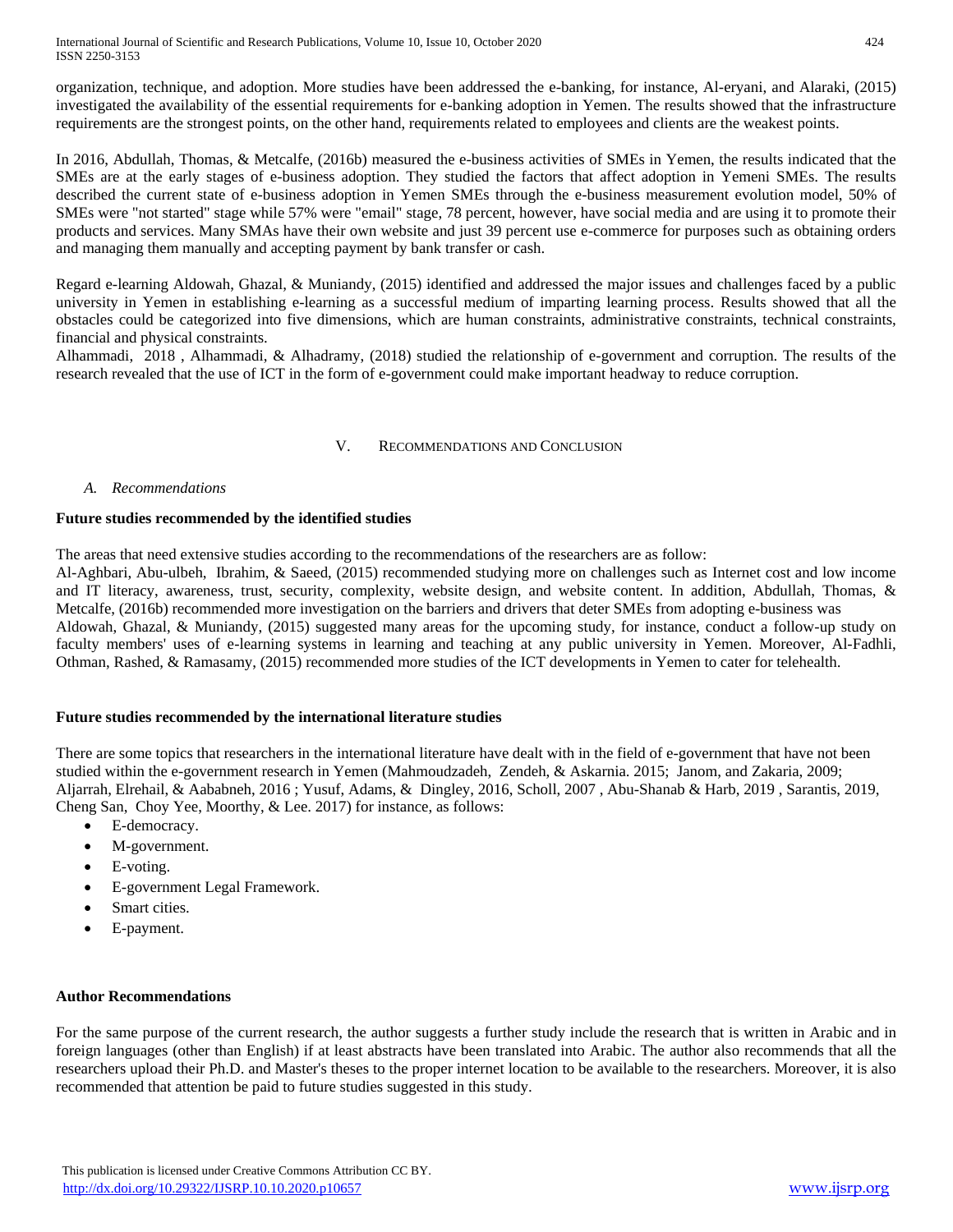#### *B. Conclusion*

To summary that, it becomes clear the importance of e-government research and its necessity to provide the government with what are the requirements to implement more optimal and more effective e-services (Abu-Shanab and Harb, 2019 ; Sarantis, 2019 ; United Nations Division for Public Institutions and Digital Government 2020). Since the 2020 crisis has put public services under stress,

governments are urged to deploy effective digital technologies to contain the outbreak. This discovers the need for more research on egovernment issues. Moreover, the crisis 2020 has exposed the need for government leadership in the development and adoption of new technologies to ensure an effective provision of public services (United Nations Division for Public Institutions and Digital Government 2020). It is responsible for the researchers to support the government in doing vital research to investigate the proper technology to be adopted.

Regarding e-government research in Yemen, the results of the research on e-government and its services are appreciated, where the 41 studies have covered important areas within e-government. The researchers reached good results that can be used and understood the reality of e-government in Yemen and its development. There is no doubt that the wars and crises that Yemen is going through have diminished interest in e-government research, and on the other hand, the lack of benefit from these research diminished the enthusiasm of the researchers to continue their research in the field of e-government.

Compare to the research landscape in other countries (Dombeu, Vincent, & Nelson, 2014) it appears that the e-government research landscape in Yemen needs more attention. In addition, the research should be linked to clear plans and targeted policies by the government to benefit from the researchers' work. It is recommended the need for researchers to work collectively to cover areas that deserve study.

## **Study limitation**

The published papers that are subscription-based on pricing have not been included.

#### **REFERENCES**

- [1] Abdullah, A., Thomas, B. and Metcalfe, S. (2016b). "Measuring the e-business Activities of SMEs in YEMEN", Asia Pacific Institute of Advanced Research (APIAR), Volume 2 , Issue 1.
- [2] Abdullah, A., White, G. & Thomas, B. (2016a). "Conceptualising a New Stage Model of Electronic Business Adoption in Yemeni SMEs". The 39th Annual Conference of the Institute for Small Business and Entrepreneurship, October 26-27, Paris.
- [3] Abu-Shanab, E., and Harb, H. (2019). "E-Government Research Insights: Text Mining Analysis", Electronic Commerce Research and Applications, 38 (2019) 100892
- [4] Al-Absi, A. , Peneva, I. , Yordzhev, K. (2017). "Student's Readiness for E-learning in the Universities in Yemen, Science and Technology", Publishing (SCI & TECH) Vol. 1 Issue 8.
- [5] Al-Aghbari, A. , Abu-ulbeh, W. , Ibrahim, O. & Saeed, F. (2015). "The Readiness and Limitations of E-Government in Yemen", Jurnal Teknologi (Sciences & Engineering) 73:1 (2015), 107–115.
- [6] Al-Ajam, A. and Nor, K. (2013a). "Adoption of Internet Banking by Yemeni Consumers: An Empirical Investigation", Australian Journal of Basic and Applied Sciences, 7(2): 182-189.
- [7] Al-Ajam, A. and Nor, K. (2013b). "Customers' Adoption of Internet Banking Service: An Empirical Examination of the Theory of Planned Behavior in Yemen", International Journal of Business and Commerce Vol. 2, No.5: [44-58]
- [8] Al-Ajam, A. and Nor,K. (2013c). "Predicting Internet Banking adoption Determination in Yemen using Extended Theory of Reasoned Action", Research Journal of Applied Science 8 (5), 278-285.
- [9] Alawi, G. and Nasreen, N. (2013). "Impact of E-Learning and Information and Communication Technology (ICT) on Learning in Taiz University", Multimedia Technology (MT) Volume 2 Issue 4, December 2013.
- [10] Alcaide–Muñoz, L., PedroRodríguez–Bolívar, P., Cobo, J, & Herrera–Viedma, E. (2017). "Analysing the scientific evolution of e-Government using a science mapping approach". Government Information Quarterly. Vol. 34, Issue 3, September 2017, Pages 545-555.
- [11] Aldholay, A., Abdullah, Z., Ramayah, T., Isaac, O. & Mutahar, A. (2018). "Online learning usage and performance among students within public universities in Yemen", Int. J. Services and Standards, Vol. 12, No. 2, pp.163–179.
- [12] Aldowah, A. , Ghazal, S. & Muniandy, B. (2015). "Issues and Challenges of using E-Learning in a Yemeni Public University", Indian Journal of Science and Technology, Vol 8(32).
- [13] Al-eryani A. (2009). " E-government Services in Yemen: Success and Failure Factors". Faculty of Sciences Bulletin/ Sana'a University, Issue no. 22, pp.61-74.
- [14] Al-eryani, A. (2010), "A Model to Measure The Impact of Culture on E-Readiness for E-Government in Yemen" Khartoum University, Ph.D.
- [15] Al-eryani, A. , Rashed, A. & Abu Shama, H. (2008). "The Impact of the Culture and Social Customs on the E-readiness in Yemen". Science & Technology University. Scientific Journal, Vol. 14, Issue no.2 pp. 9-35.
- [16] Al-eryani, A. and Rashed, A.(2012). "The Impact of the culture on the e-readiness for e- government in developing countries (Yemen)", The 13International Arabic Conference of Information Technology ACIT'2012 Dec. 10 - 13 Jordan.
- [17] Al-eryani, A., Alaraki, S. (2015). "Banking e-services requirements in Yemen", Saba Journal of Information Technology and Networking, Vol. 3 no1.
- [18] Al-Fadhli, A. , Othman, M. , Rashed, A. & Ramasamy, A. (2015). "Telehealth in Yemen: An Overview and A Proposed Model", Proceedings of the 5th International Conference on Computing and Informatics, ICOCI 2015, Istanbul, Turkey. Universiti Utara Malaysia.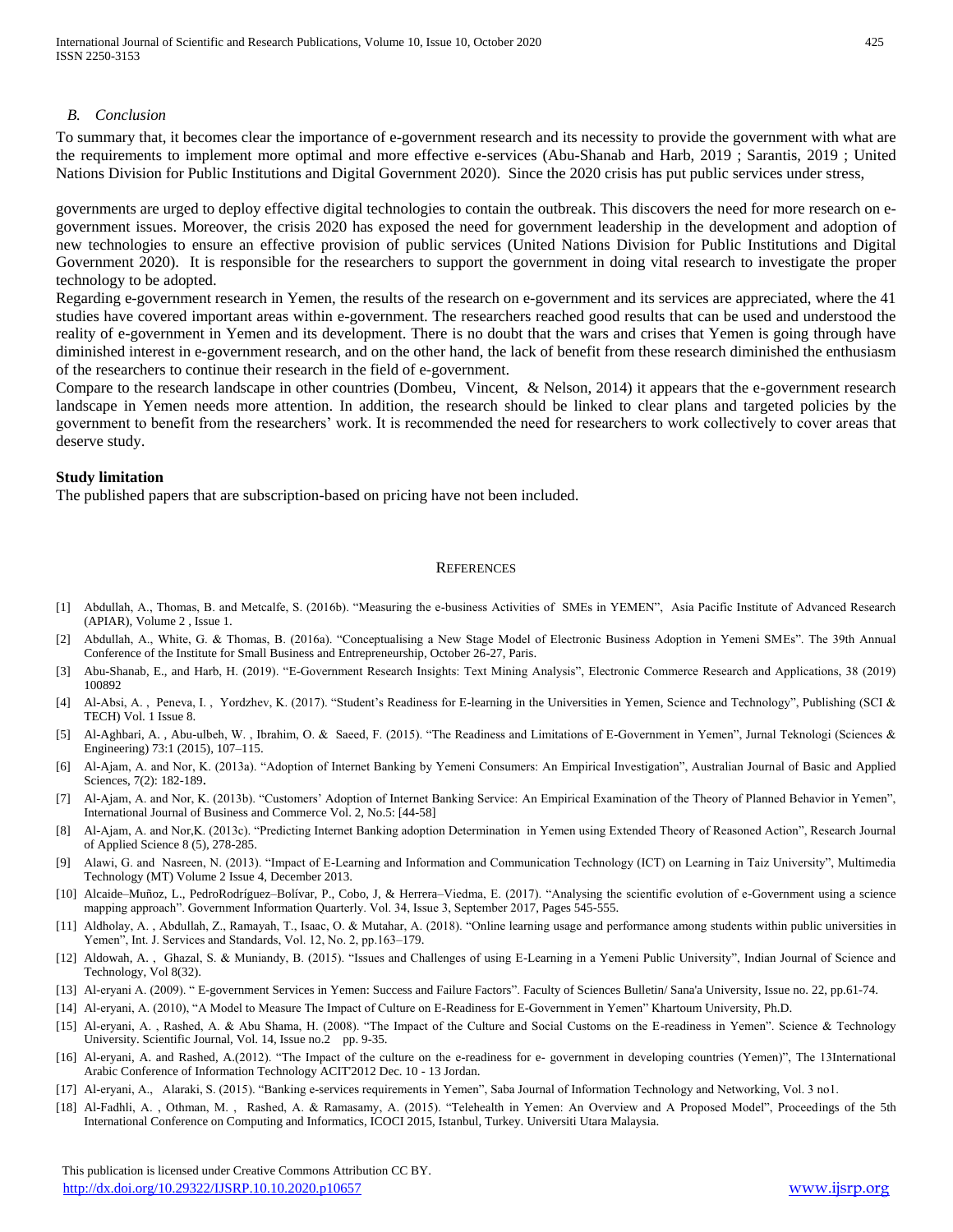- [19] Al-Hagery, M. (2010). "Basic Criteria for the Purpose of Applying E-Government in the Republic of Yemen, International Journal of Research and Reviews in Computer Science, Vol. 1, No. 3, September 2010.
- [20] Al-haimi, B, ; Dahlan, H. ; Hujainah, F. (2014), "The Requirements Towards the Development of the Egovernment Service Model in Improving E-services for Ministry of Higher Education and Scientific Research in Yemen", Journal of Information Systems Research and Innovation.
- [21] Alhammadi, I. (2018). "E-Government as an Anti-Corruption Tool in Yemen: Citizens' Perspective", International Journal of Digital Information and Wireless Communications, 8(4): 239-252.
- [22] Alhammadi, I. and Alhadramy, A. (2018). "The Role of E-government in Combating Corruption in the Public Sector in Yemen", Saba Journal of Information Technology and Networking, Vol. 6 no 1.
- [23] Al-hashmi, A. and Suresha (2013). "Evaluating the Awareness of E-government in the Republic of Yemen", International Journal of Computer Applications (0975 – 8887) Volume 67– No.16.
- [24] Aljarrah, E. , Elrehail, H. & Aababneh, B. (2016). "E-voting in Jordan: Assessing readiness and developing a system", Computers in Human Behavior.
- [25] Almutawkkil, A., Alsohybe, N., Al-shaibany, N. & Algabri, M. (2016). "The Development of Electronic Commerce Services (G2C) by the Government of Yemen: Investigating Barriers and Suggesting Solutions", International Journal of Innovative Science, Engineering & Technology, Vol. 3 Issue 10.
- [26] Alragawi, N. ' ; Zahary, A. (2018). "The acceptance of Moodle Mobile in Smartphones Case Study Al-Andalus University", Saba Journal of Information Technology and Networking, Vol .6 No.1
- [27] Alragawi, N. ' and Zahary, A. (2017). "Obstacles and Opportunities for Yemeni Students to Use Mobile Learning", The International Journal of E-Learning and Educational Technologies in the Digital Media, 3(4): 161-173.
- [28] Alrajawy, I. , Daud , N. , Isaac , O. & Mutahar, A. (2016). "Mobile Learning in Yemen Public Universities: Factors Influence student's Intention to Use", 7th International Conference on Postgraduate Education, pp. 1050–1064, Universiti Teknologi MARA (UiTM), Malaysia.
- [29] Alrewi, Y. (2007). "The situation of the e-government project in Yemen", The 6th Conference on the e-government (The new management and the egovernment), Dubai
- [30] Alsohybe, N. (2007). "The Implementation of e-government in the Republic of Yemen: An Empirical Evaluation of the Technical and Organizational Readiness". Ph.D. thesis, Capella University.
- [31] Al-Wali, A. (2015). "E-Governance and its Impact on the Government Performance and the Reduction of Financial and Administrative Corruption in Yemen", A Master's Project, Open University of Malaysia.
- [32] Al-wazir, A. and Zheng, Z. (2014). "Factors Influencing E-government Implementation in Least Developed Countries: A Case Study of Yemen, Developing Country Studies", Vol.4, No.7.
- [33] Al-wazir, A. and Zheng, Z. (2012). "E-government Development in Yemen: Assessment and Solutions". Journal of Emerging Trends in Computing and Information Sciences. vol. 3, no. 4.
- [34] Amer, J. (2011). "Requirement Identification for the Development of Information Security Readiness Indicators for the Implementation of E-government in Yemen". ST. Clements University, British West Indies, Ph.D.
- [35] Ashbi, H. (2018). "Mobile Banking adoption in Yemen- An empirical study using Unified Theory of Acceptance and Use of Technology (UTAUT)", Maastricht School of Management (MSM), Masters.
- [36] Atef, R. and Al Mutawkkil, A. (2019). "E-government Maturity Model: Developing Countries (Yemen), International Journal of Computer Science and Network, Volume 8, Issue 1.
- [37] Bolívar, P., Muñoz, L.A., & Hernández, M. (2010). "Trends of e-Government Research. Contextualization and Research Opportunities", International Journal of Digital Accounting Research, 10(16): 87-111.
- [38] Cheng San, A. , Choy Yee, J. , Moorthy, K. & Lee. A. (2017). "Intention to Use M-Government Services: Age, Gender and Education Really Matter?" INTERNATIONAL JOURNAL OF eBUSINESS AND eGOVERNMENT STUDIES Vol 9, No 2, 2017
- [39] Dombeu, F. , Vincent, J. & Nelson, R. (2014). "African E-Government Research Landscape" The African Journal of Information Systems: Vol. 6 : Iss. 3 , Article 2.
- [40] ESCWA (2003). "Regional Workshop on E-Government Yemen". Available via <http://unpan1.un.org/intradoc/groups/public/documents/UNESCWA/UNPAN012167.pdf>
- [41] Garad, A. , Suyoto, & Santoso, J. (2017). "Analysis and Design of Cloud Computing for E-government in Yemen", International Journal of Computer Engineering and Information Technology (IJCEIT), Volume 9, Issue 8.
- [42] Giray, G. (2020). "Global Evidence on the Determinants of Public Trust in Governments During the COVID-19 (2020)". CESifo Working Paper No. 8313.
- [43] Heeks, R. (2001). "Understanding e-governance for development", Manchester, Institute for Development, Policy and Management Information, Systems, Technology, and Government: Working Papers Series, Number 11/2001.
- [44] Int. J. Technological Learning, Innovation and Development, Vol. 10, No. 1, pp.37–68.
- [45] Isaac, O. , Abdullah, Z. & Mutahar, T. (2017). " Internet Usage within Government Institutions in Yemen: An Extended Technology Acceptance Model (Tam) with Internet Self-Efficacy and Performance Impact" , Sci.Int.(Lahore), 29 (4), 737-747.
- [46] Isaac, O , Abdullah, Z. , Ramayah, T. , Mutahar, A. & Alrajawy, I. (2016). "Perceived Usefulness, Perceived Ease of Use, Perceived Compatibility, and Net Benefits: an empirical study of internet usage among employees in Yemen",7th International Conference on Postgraduate Education, pp. 899–919, Universiti Teknologi MARA (UiTM), Malaysia.
- [47] Isaac, O., Abdullah, Z., Ramayah, T. & Mutahar, A. (2018). "Factors determining user satisfaction of internet usage among public sector employees in Yemen", Int. J. Technological Learning, Innovation and Development, Vol. 10, No. 1.
- [48] Janom,N. and Zakaria, M. (2009). "B2B E-commerce Readiness Assessment Indicators based on the Critical Success Factors", Proceeding of International Conference on Electrical Engineering and Informatics (ICEEI 2009) , August 5- 7, 2009, Bangi Selangor
- [49] Jeong Chun Hai (2007). "Fundamental of Development Administration". Selangor: Scholar Press. ISBN 978-967-5-04508-0
- [50] Khan, G. , Moon, J. , Zo, B. & Rho, J. (2012). "E-government service use intentions in Afghanistan: technology adoption and the digital divide in a war-torn country", Information Development, 28(4) 281–299
- [51] Lusta, A. and Aktas, L. (2017). "The Five Models for E-Government", Imperial Journal of Interdisciplinary Research (IJIR). Vol-3, Issue-2.
- [52] Mahmoudzadeh, M. , Zendeh, A. & Askarnia. M. (2015). "Identification and Ranking E-commerce Infrastructure E-Readiness Indicators", International Conference on Value Chain Sustainability. 12-13 March
- [53] NIC (National Information Centre) (2005). E-government "Yemen's particularities and methodology for achieving ambition" Paper submitted to Yemen's Shoura council meeting.